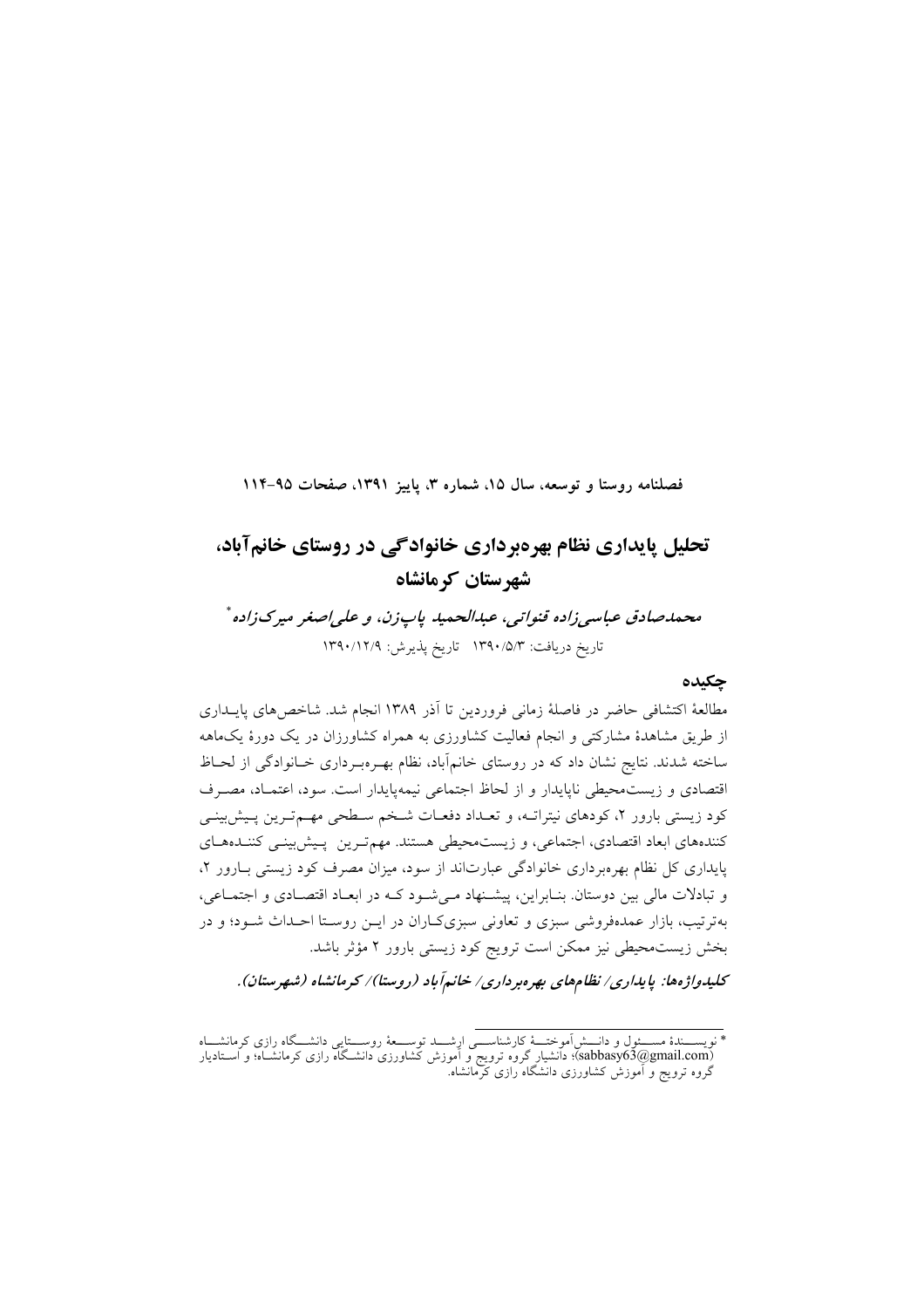۹۶ @ فصلنامه روستا و توسعه، سال ۱۵، شماره ۳

#### مقدمه

جایگاه و نقش راهبردی بخش کشاورزی در تأمین نیازهای غذایی جامعه و توسعهٔ ملی ضرورت تحولات بنیادی و همهجانبه در سـاختار کشـاورزی از طریـق شـناخت نظـام بهرهبرداری مناسب در چارچوب یک برنامهریزی علمی بلندمدت را یدیـد آورده اسـت (مطیعے لنگ ودی و همکـاران، ۱۳۸۹: ۲). از گذشـتههـای دور، نظـام بهـروبـرداری خانوادگی از نظامهای بهرهبرداری رایج در ایران شناخته شـده بنـا بـه تعریـف، عبـارت است از مجموعهای از واحدهای تولیدی که مدیریت و مالکیت آن بر عهـدهٔ سرپرسـت خانوار است و معمولاً این مالکیت از نسلی به نسل دیگـر منتقـل مـیشـود. همچنـین، خانواده تأمینکنندهٔ تمامی نیروی کار مورد نیاز در واحد تولیدی است. این واحـدها بـه سبب وسعت کم در زمرهٔ واحدهای خرد دستهبندی میشوند و از ایــن(و، بـرای امـرار معاش، به کشت متراکم محصولات نقدي<sup>(۱)</sup> میپردازند (Calus and Lauwers, 2009: 2). به عقيدهٔ أيكر د (Ikerd, 1996)، پايداري داراي ابعاد اقتصادي، اجتماعي و زيســتمحيطـي است و از این رو، وجود پایداری اقتصادی در نظام بهرهبرداری کشاورزی به مفهوم ثبات تولید، افزایش بهرهوری، اشتغال پایدار، و درآمد مناسب و کافی برای زندگی روســتاییان است؛ افزون بر این، هنگامی که یک نظام بهرهبرداری در تعامل با جامعه پذیرفتــه شــود، از لحاظ اجتماعی پایدار است؛ و سـرانجام آنکـه پایـداری زیسـتمحیطـی بـه معنـی سازگاري يا سلامت بومشناختي است (زاهدي، ۱۳۸۶).

باتوجه به اهمیت پایداری نظـام هـای بهـره بـرداری و نقـش أنهـا در توسـعهٔ روسـتایی، مطالعات متعدد در این زمینه صورت گرفته و با ایــن همــه، هنــوز در زمینــهٔ نظــامهــای بهرهبرداری خانوادگی چندان مطالعه نشده است. در برخی از پژوهش هـا، ماننـد مطالعـات ايروانسي و دربـان آســتانه (١٣٨٣)، كــالوس و لاورس (Calus and Lauwers, 2009)، و آيکرد (Ikerd, 1996)، نظـام بهـروبـرداري خــانوادگي ي\_ک نظـام پايــدار تلقـي شــده و در برخـــي ديگـــر، نظيـــر مورتيمـــور (Mortimore, 2003)، دي ژانــوري و ســـادالت (De Janvery and Sadult, 2000)، مطیعـی لنگـرودی و همکـاران (۱۳۸۹)، و سـاداتی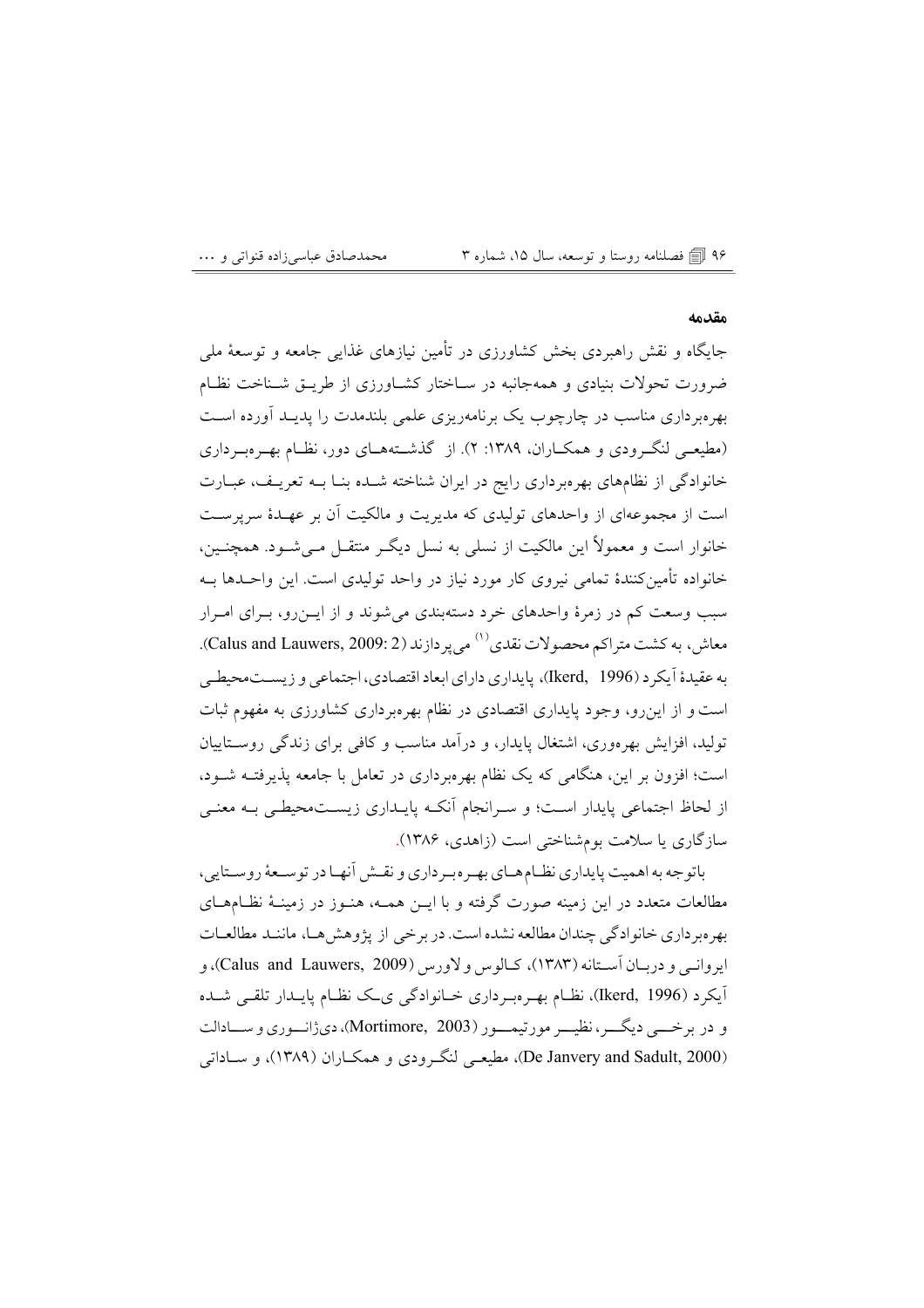تحلیل پایداری نظام بهرهبرداری خانوادگی در... فصلنامه روستا و توسعه، سال ۱۵، شماره۳ [=۹۷

(۱۳۸۸) نیز این نظام ناپایدار قلمداد شده است. بنـابر ایــن، وجـود دوگـانگی در نتـایج مطالعات گذشته، از یک سـو، و نبـود مطالعـات کــافی، از سـوی دیگـر، انگیـزهٔ انجـام پژوهش حاضر را به دست داده و بدین ترتیب، مطالعات در روستای خانمآباد شهرستان کرمانشاه که به تولید سبزیجات بهصورت خانوادگی مشهور است، پیگیری شده است.

# ييشينة نظري

بررسی مطالعات صورت گرفته در این زمینه بیانگر نتایجی بدین شرح اسـت: بــه بــاور ایروانی و دربان آستانه (۱۳۸۳)، دانـش فنـی، میـزان افـزایش محصـول تولیـدی و نیـز رضایت شغلی بیشترین تأثیر را در پایداری نظامهای زراعی گندم در استان تهران داشته است. در پژوهشی دیگر، عواملی همچون سن، سابقه، دانش فنی، عملکـرد محصـول و نوع نظامهای بهرهبرداری از مهمترین عوامـل تعیـینکننـدهٔ پایـداری شـناخته شـدهانـد (روستا، ۱۳۷۹). همچنین، در پژوهش نیکدخت و همکاران (Nikdokht et al., 2007). عدم دسترسی به امکانات تولیدی، استفادهٔ بی رویه از منابع، فقر و تنگدستی، دانش کـم، و تغییرات آبوهوایی از جمله عوامل مؤثر بر پایداری ذکر شدهاند. مطیعی لنگـرودی و همکاران (۱۳۸۹)، در پژوهشی پیرامون تحلیل پایداری نظامهای بهرهبرداری خانوادگی، دسترسی به نهادهها و نیز درآمد زراعی بهرهبرداران را از عوامل مـؤثر در پایــداری ایــن نوع نظامهای بهرهبرداری دانستهاند.

همچنین، فشارهای اقتصادی از جمله عواملی است کـه افـزایش فشـار وارده بـه منـابع طبیعی از سوی بهرهبرداران را موجب می شـود (Kochaki, 1997)؛ رضـایی مقـدم و کرمـی، ۱۳۸۵). عمانی و چیذری (۱۳۸۵) نیز رابطهٔ میزان عملک رد و سـود حاصـل از گنـدم بـا پایداری نظام زراعی را یادآور شدهاند. بر اساس پژوهشی دیگر، بـین منزلـت اجتمـاعی کشاورز و پایداری نظام کشاورزی رابطـه وجـود دارد (مقصـودی و همکـاران، ۱۳۸۵). طبق نتايج مطالعهٔ عربيــون و همكــاران (١٣٨٨)، نــوع مالكيــت، تعــداد قطعــات، انــدازهٔ قطعات، سطح ماشینی شدن کشاورزی، دانش فنی، و مشارکت اجتمـاعی عــواملی مــؤثر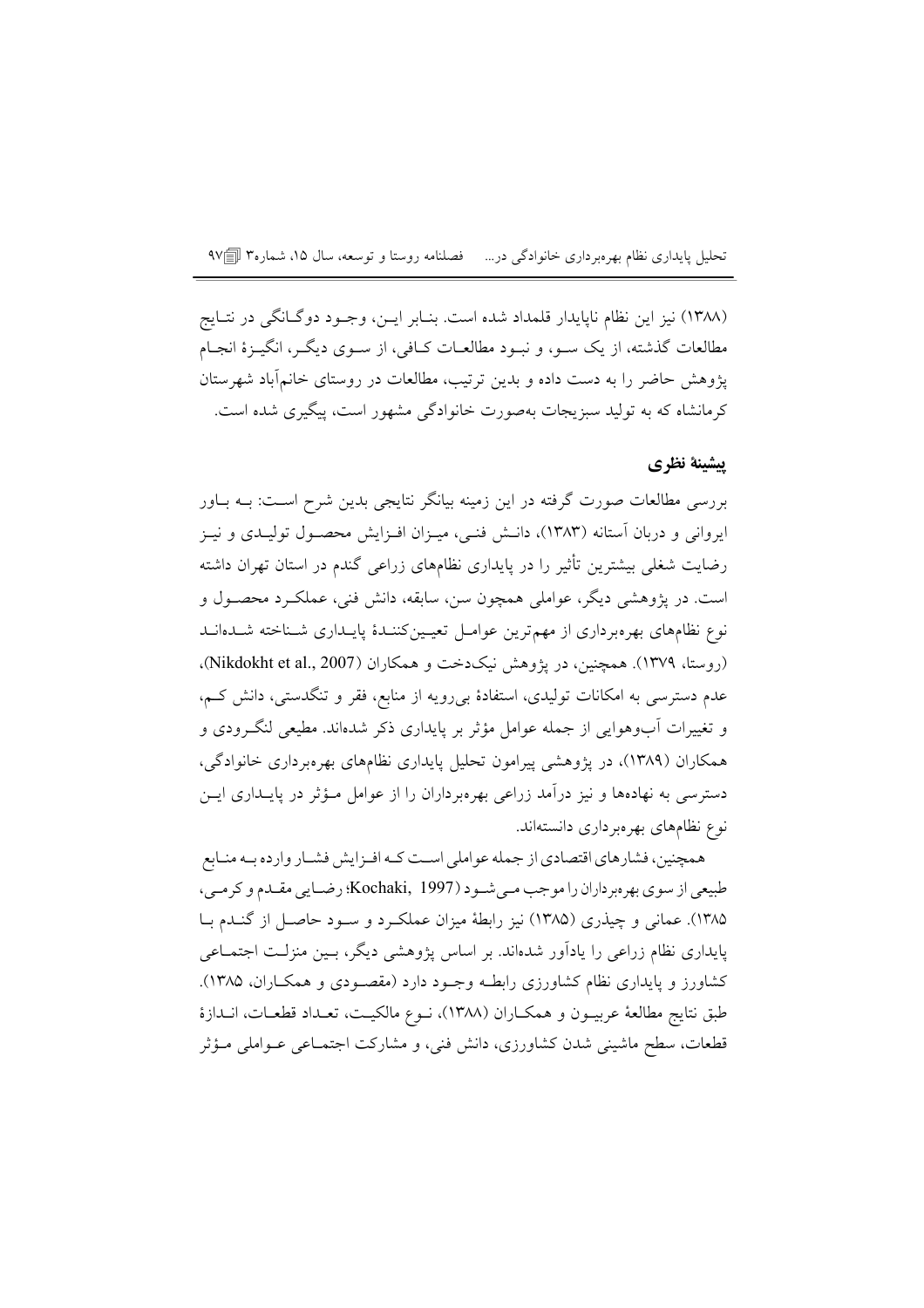۹۸ ١١) قصلنامه روستا و توسعه، سال ۱۵، شماره ۳

محمدصادق عباسیزاده قنواتی و …

در پایداری نظام کشاورزی گندمکاران استان فارس برشمرده شدهاند. ساداتی (۱۳۸۸) و خواجــه شــاهکوهي (۱۳۸۹)، در مطالعــات خــود بــراي ســنجش پايــداري اجتمــاعي کشاورزی دهقانی، از سازهٔ سرمایهٔ اجتمـاعی اسـتفاده کـردهانـد. در پـژوهش آلونـگ و مارتين (Alonge and Martin, 1995) بهمنظور سنجش پايــداري اجتمــاعي، متغيرهــايي همچون سن و سطح تحصیلات پیشبینیکنندههـایی ضـعیف بـرای پایـداری عملیـات کشاورزی توسط کشاورزان خوانده شده و اما دستیابی به دانـش کشـاورزی پایـدار عـاملی مؤثر در بهبود وضعیت پایداری شناخته شـده اسـت. بـر اسـاس نتـایج مطالعـهٔ سِـیهان (Ceyhan, 2010)، در زمینهٔ سنجش پایـداری کشـاورزان سـنتی در ترکیـه، مهـمتـرین مشکل این گروه از کشاورزان عدم پویایی اقتصادی بوده، که مهمترین عامل نیز کمبـود پسانداز کشاورزان است؛ همچنین، در زمینهٔ پایداری زیستمحیطی، مصـرف بـیرویــهٔ نهادههای شیمیایی از مهمترین عوامل کاهندهٔ میزان پایداری برشمرده می شود.

مصرف غیراصولی کودها و سموم شیمیایی از جمله دلایل ناپایـداری کشـاورزی در ایران است (ملکسعیدی و همکاران، ۱۳۸۸؛ ایروانی و دربان آستانه، ۱۳۸۳). همچنـین، مصرف نهادههای شـیمیایی، رعایـت تنــاوب زراعــی، و نیــز اســتفاده از کودهــای اَلــی، کودهای سبز و بقایای گیاهی در افزایش حاصل خیزی خاک و پایداری زیستمحیطے نقشی حائز اهمیت دارند (ساداتی، ۱۳۸۸؛ جمشیدی و همکاران، ۱۳۹۰).

بدین ترتیب، بر اساس پیشینهٔ نگاشتهها، چارچوب مفهومی تحقیق از سه زیــربخش اقتصادی، اجتماعی و زیستمحیطی تشکیل شده که بهتفکیک، در زیر آمده است:

– *در بعد اقتصادی*؛ متغیرهایی نظیر هزینههای زندگی، هزینههای تولید کشاورزی، درآمد خالص، هزینهٔ ناخالص تولید، و بهرهوری نهادهها مد نظر قرار گرفته است؛

– در بع*د اجتماعي*؛ سرمايهٔ اجتماعي، رضايت شغلي و خانواده گرايي بررسي شدهاند؛ و – *در بعد زیست محیطی*؛ به ارزیابی مصرف انواع کودها و سموم شیمیایی، کودهای ریزمغذی، کود زیستی بارور ۲، کود دامی، مصرف گوگرد در کنترل بیماری سفیدک و نفت در کنترل علفهای هرز خانوادهٔ چتریان، دفعات خاکورزی و تناوب زراعی یرداخته شده است.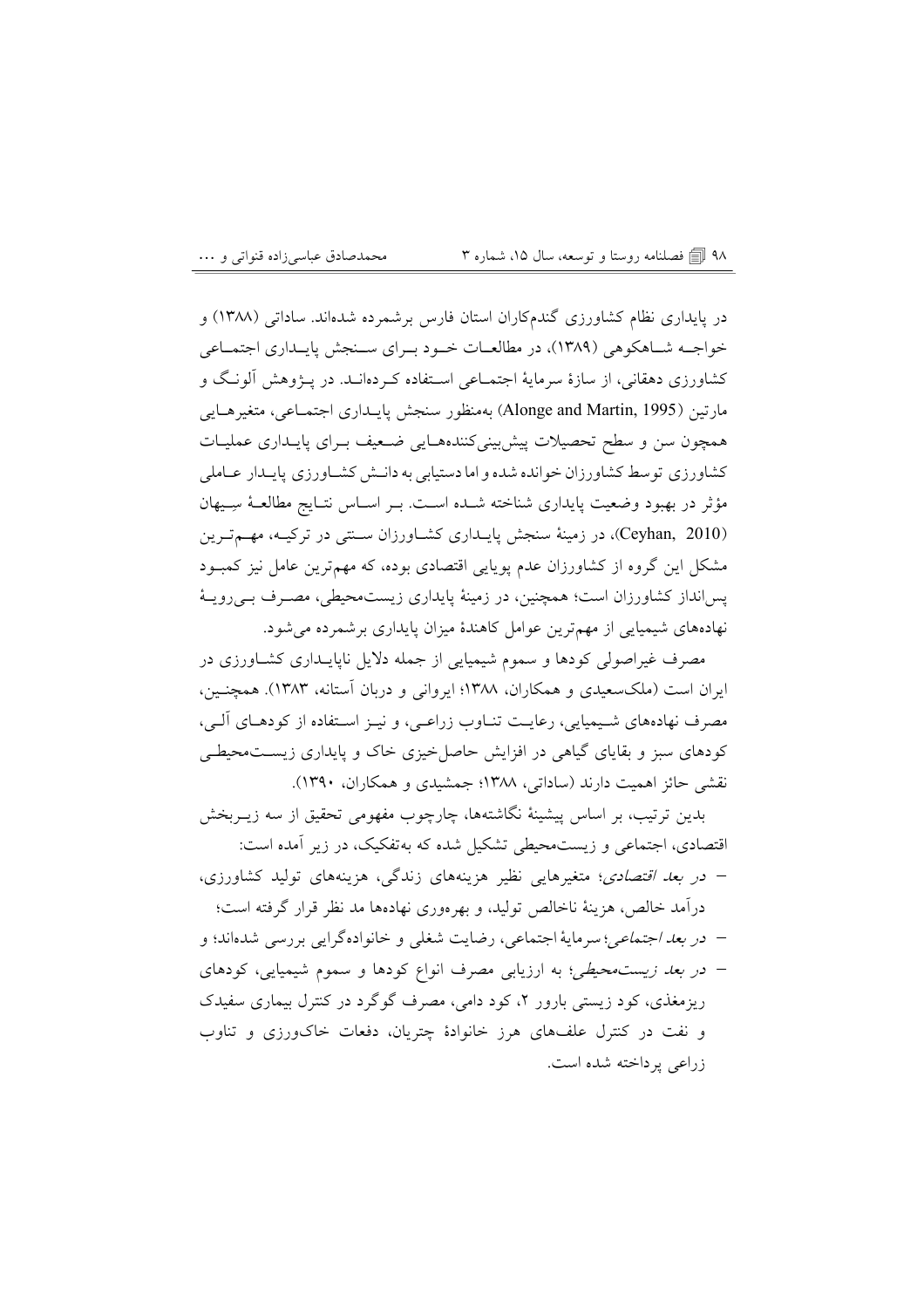تحلیل پایداری نظام بهرهبرداری خانوادگی در... فصلنامه روستا و توسعه، سال ۱۵، شماره۳ [4۹]

از این٫و، هدف پژوهش حاضر تحلیل پایداری نظام بهرهبرداری خانوادگی در روستای خانمآباد شهرستان کرمانشاه بوده و بدین منظور، دستیابی به اهداف اختصاصی ضروری است:

۱– تحلیل پایداری اقتصادی نظام بهرهبرداری خانوادگی در روستای خانمآباد؛ ۲– تحلیل پایداری اجتماعی نظام بهرهبرداری خانوادگی در روستای خانمآباد؛ و ۳– تحلیل پایداری زیستمحیطی نظام بهرهبرداری خانوادگی در روستای خانمآباد.

# روش تحقيق

يژوهش حاضر از جمله يژوهش هاي كمي و از لحاظ هدف، كاربردي است؛ همچنـين، از جمله یژوهش های موردی تکمقطعی بهشـمار مـی رود (از فـروردین تــا اَذر ۱۳۸۹). جامعهٔ آماری تحقِّق را کلیهٔ سبزیکاران روستای خانمآباد (سرپرستان خــانوار) ً تشــکیل می،دهند، که به روش سرشماری مورد مطالعه قرار گرفتهانــد ( N=V۰). ابـزار گــردآوری دادهها پرسشنامهٔ ساختارمند بوده، که از چهـار بخـش ویژگـی۵حـای فـردی، اقتصـادی، اجتماعی، و زیستمحیطی تشکیل شـده اسـت. روایـی صـوری پرسشـنامه از سـوی صاحبنظران بازبینی شده و پس از اصلاحات لازم، نسخهٔ نهـایی بـرای آزمـون پایـایی آماده شده است. پایایی ابزار تحقیق از طریق مطالعهٔ آزمایشــی در اختیــار سســی نفــر از کشاورزان روستاهای همجوار روستای خانمآباد قرار گرفته و با استفاده از ضریب آلفای کرونباخ (از ۰/۶۲ تا ۰/۷۰)، پایایی ابزار پژوهش تأیید شده است.

دادههای یژوهش بهصورت مصاحبه و مشاهدهٔ مشارکتی جمع[وری شــده و یــس از آن، شاخصهای مورد نیاز از بین دادهها استخراج شده است. برای ساخت شاخصهای يايــداري، بايــد نســبت بــه محــيط يــــزوهش أشـــنايي كامــل وجــود داشـــته باشــد (Zhen and Routray, 2003). بدین منظور، محقق بهمدت یک ماه در روستای خانمآباد با یکی از خانوادههای این روستا بهصورت کارگر سـاده و بــدون دریافـت دســتمزد بــه کشاورزی پرداخت. در این مدت، شاخص های پایداری چنین نظامی بیشتر آشکار شده،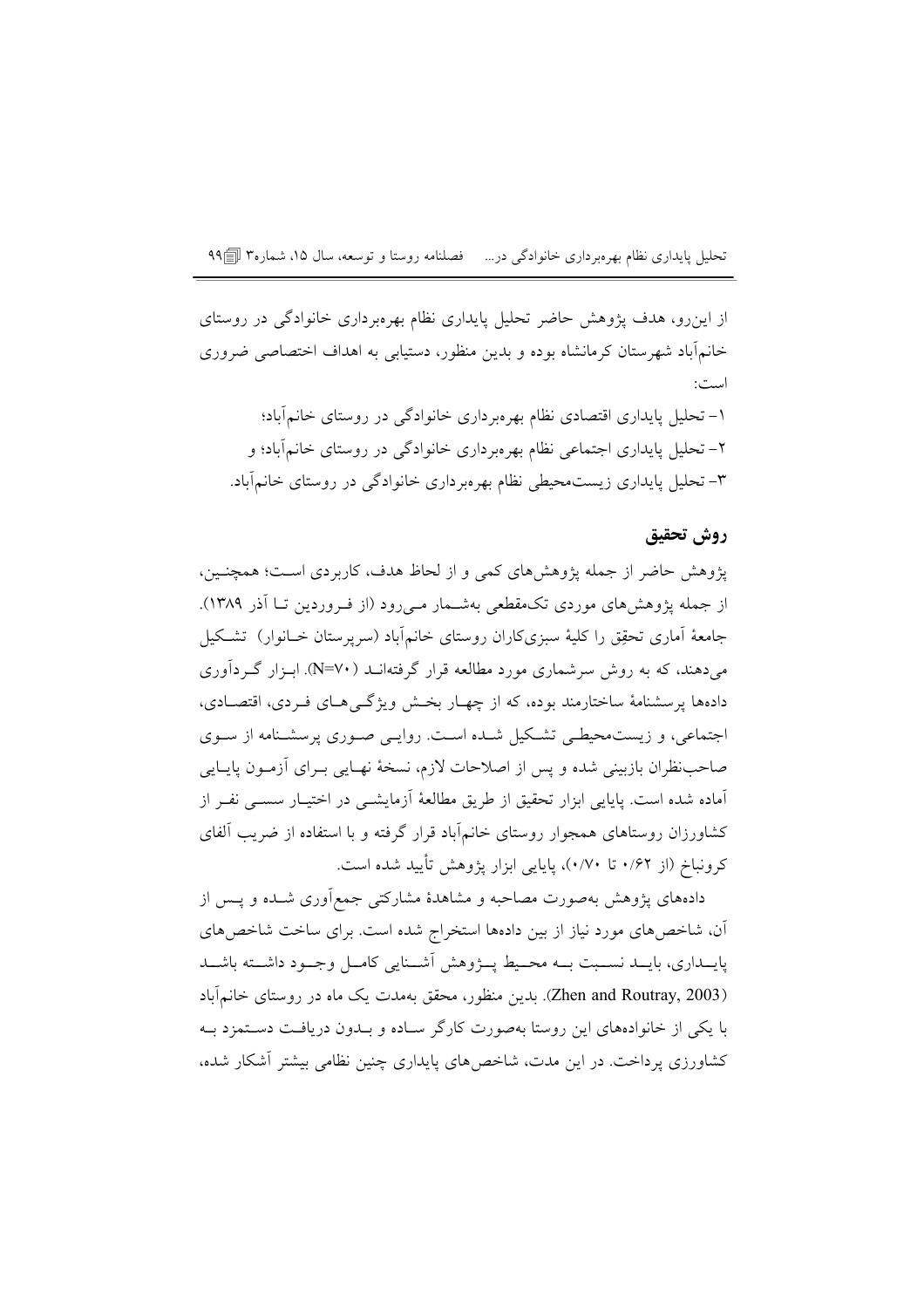محمدصادق عباسىزاده قنواتى و ... ۱۰۰ | آیا فصلنامه روستا و توسعه، سال ۱۵، شماره ۳

با منابع اسنادی تطابق داده شد. برای سنجش متغیر وابستهٔ تحقیـق، کـه پایـداری نظـام بهرهبرداری خانوادگی است، شاخصهای پژوهش در سه بعـد اقتصـادی، اجتمـاعی، و زیست محیطی ساخته شدند (از مهم ترین دلایل عدم بهکارگیری برخی از شـاخص هـای زیست.حیطی مانند شـاخصهای خـاک و آب مشـکل بـودن سـنجش آنهـا بــهعلـت قطعهقطعه بودن مزارع، بالا بودن هزينهٔ آزمايش خاک و آب، کشت سبزىهاى مختلـف در سال@ای متوالی، و عدم استفاده از ادوات خاکورزی به استثنای گاوآهن بوده است) (جدول ۱). سپس، شاخصهای منفی از طریق کم کردن ارزش شـاخص از عـدد یـک مثبت شدند. همچنین، از طریق روش تقسیم بر میانگین، رفع اختلاف مقیـاس صــورت گرفت و در وزن هر شاخص (که از طریق روش مکگراناهان بهدست آمد) ضرب شــد و سرانجام، از طریق اَمارهٔ زیر در ابعاد سهگانهٔ پایداری، شاخص ترکیبی کـل کــه متغیــر وابستهٔ تحقیق را تشکیل میدهد، محاسبه شد:  $CI = \sum_{i=1}^{n} \sum_{j=1}^{\frac{xy}{y}} W_{ii}$ 

CI: شاخص تركيبي پايداري؛ XI: مقدار شــاخص lًام مربــوط بــه كشــاورز لام؛ X: ميانگين شاخص؛ و W<sub>IJ</sub>: وزن مربوط به شاخص Iام.

از آنجا كه ارزش آستانهٔ مناسب بـرای تعیـین وضـعیت مطلـوب در مقیـاس محلـی وجود ندارد (Zhen and Routray, 2003). از این رو، در یژوهش حاضر، ارزش آسـتانه بزرگترین مقدار بهدست آمده در بین پاسخگویان در نظر گرفته شد؛ بــه دیگــر ســخن، پایدارترین فرد در روستا ملاک سنجش پایداری قرار گرفت. در پایـان، تمـامی مقـادیر یک شاخص بر بزرگترین مقدار بهدست آمده تقسیم شدند تا ارزش ها بین صفر تا یک جای گیرند. بنابراین، پایدارترین فرد برابر با عدد یک است و بقیه نسبت بـه آن فـرد در ردههای بعد قرار می گیرند (کلانتری، ۱۳۸۷). در اینجـا، ضـروری اسـت کــه برخــی از شاخصها نظير همسايهگرايي و خانوادهگرايي تعريـف شـوند. همسـايهگرايـبي عبـارت است از توجه و اعتمادي كه بين همسايگان وجود دارد؛ اما خانوادهگرايي عبارت است از وابستگی اهداف فردی به اهداف خانوادگی، اهمیتی کـه دهقانـان بـرای خـانواده بـه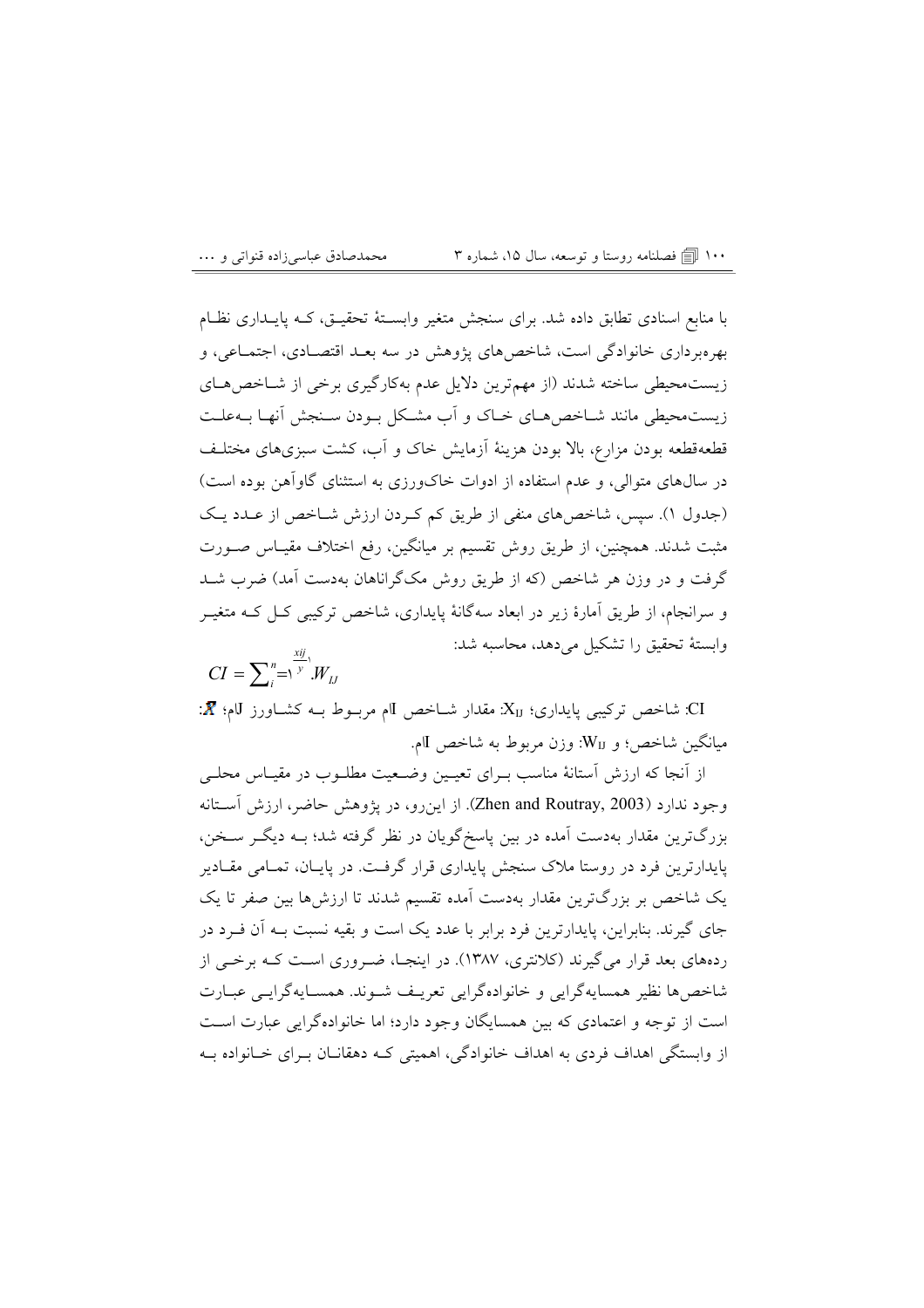تحلیل پایداری نظام بهرهبرداری خانوادگی در… فصلنامه روستا و توسعه، سال ۱۵، شماره۳ [1۰۱]

عنوان یک گروه مرجع قائل|ند (ازکیا، ۱۳۸۴). بـرای سـنجش برخــی از شــاخص۵حـای يژوهش نظير همسايهگرايي، خــانوادهگرايــي، ســرمايهٔ بــرونگروهــي، و ســرمايهٔ درون-گروهی، امتیاز پرسشهای مربوط جمع شده، مجموع امتیازات هـر شـخص بـه عنــوان امتیاز معیار وارد محاسبات شد. لازم به ذکر است که دامنهٔ امتیازات از چهـار تــا بیســت بوده است. همچنین، بهرهوری نیروی کار از تقسیم میزان درآمد به ساعت کار هر کـدام از اعضای خانواده بهدست آمد. در پژوهش حاضر، برای گروهبندی افـراد بـر حسـب میزان برخورداری از پایداری، از شیوهٔ باسل (Bossel, 1999) استفاده شده است (کمتـر از ۰/۴۵ نایایدار، از ۰/۴۵ تا ۰/۶۰ نیمهپایدار، و از ۰/۶ تا ۱ پایـدار). از ایـن رو، اعضـای جامعهٔ آماری در سه دستهٔ پایدار، نیمهپایدار، و ناپایدار جای گرفتهانـد. بـرای تجزیــه و تحلیل دادهها، از نرمافزار SPSS و برای تبیین و تحلیل سطوح پایداری و تعیین روابـط، از اَزمون ضریب همبستگی و اَزمون رگرسیون بهره گرفته شد.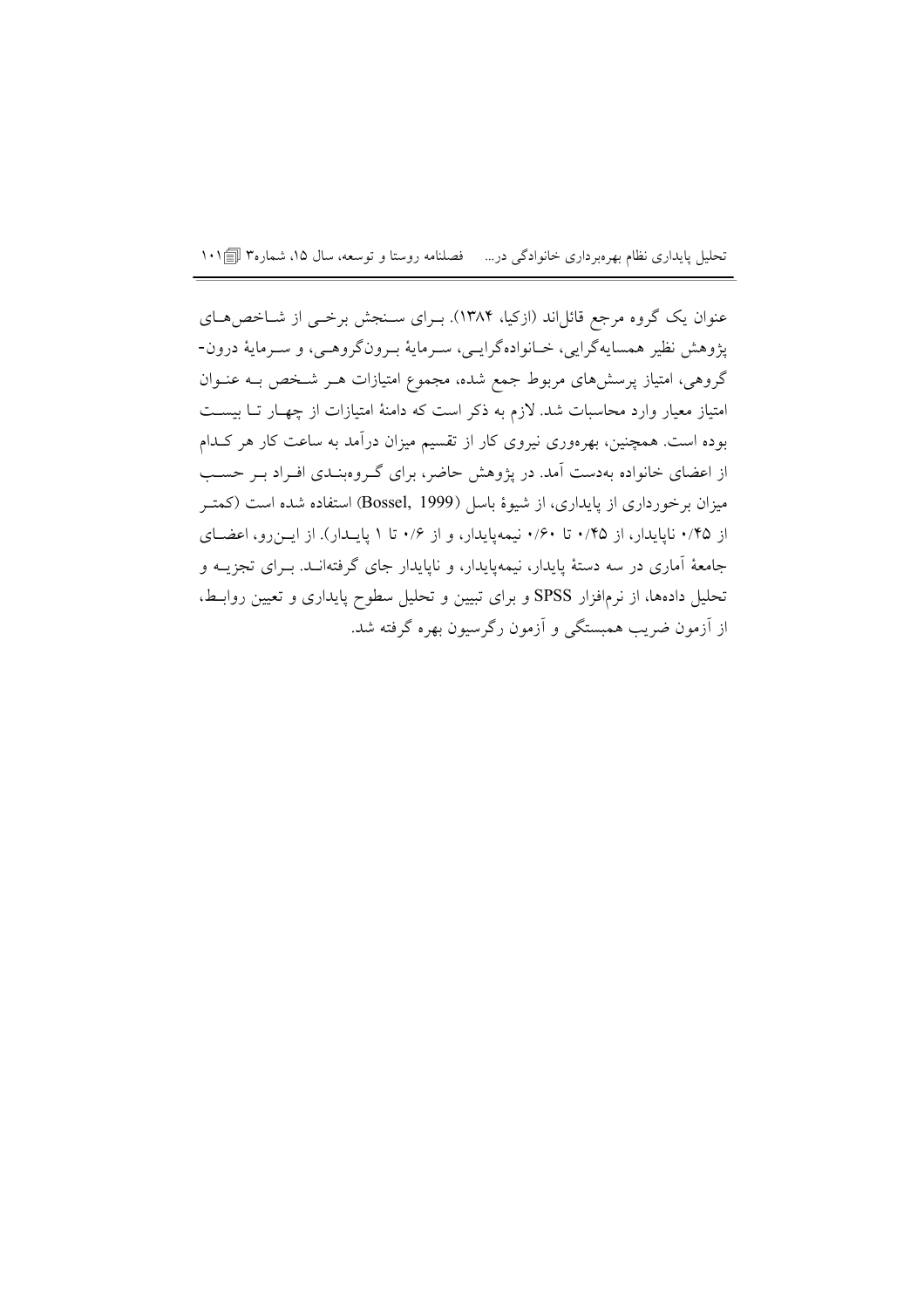۱۰۲ <u>『</u> فصلنامه روستا و توسعه، سال ۱۵، شماره ۳ ٬ مصمد مصدصادق عباسیزاده قنواتی و …

| نسبت همسایه گرایی در امانت گرفتن منابع مـادی بـه<br>سود در واحد سطح<br>متوسط منطقه<br>نسبت اعتماد به اقوام در امانت گرفتن منابع مـادی بـه<br>نســبت هزينــه ي خــانوار بــه در اَمــد كــل<br>خانوار <sup>"</sup> ____<br>متوسط منطقه<br>نسبت مقبولیت دوستان برای امانت گرفتن منابع مادی<br>کل سبزی کاری<br>به متوسط منطقه<br>نسبت اعتماد به خریـدار عمـده سـبزی بـرای امانـت<br>نسبت ارزش غلات تولید شده به درآمد کل<br>گرفتن منابع مادی به متوسط منطقه<br>نسبت همسایه گرایی در امانت دادن پول بـه متوسـط<br>۱–بهره وری نیروی کار در هکتار<br>منطقه<br>نسبت اعتما <mark>د بدون ضمانت بــه اقــوام در امانــت دادن</mark><br>نسبت میزان درآمد خالص هــر نفــر نیــروی<br>کار به کل درآمد<br>منابع مادی به متوسط منطقه<br>نسبت اعتماد به دوستان برای امانت دادن منـابع مـادی<br>.<br>نسبت سـاعات كـار سرپرسـت خـانوار بــه<br>نسبت متوسط منطقه<br>به متوسط منطقه<br>نسبت اعتماد به خریدار ثابت سبزی از سوی کشــاورز<br>سود در ہکتار<br>به منظور امانت دادن منابع مادی به متوسط منطقه<br>نسبت سـرمايه بـرون گروهـي در بـين بهـره بـرداران<br>نسبت ساعات کار دختران به متوسط منطقه<br>خانوادگی نسبت به متوسط روستا<br>نسبت سرمایه درون گروهمی در بمین بهره برداران<br>نسبت میزان پس انداز به درآمد کل<br>خانوادگی نسبت به متوسط روستا |
|------------------------------------------------------------------------------------------------------------------------------------------------------------------------------------------------------------------------------------------------------------------------------------------------------------------------------------------------------------------------------------------------------------------------------------------------------------------------------------------------------------------------------------------------------------------------------------------------------------------------------------------------------------------------------------------------------------------------------------------------------------------------------------------------------------------------------------------------------------------------------------------------------------------------------------------------------------------------------------------------------------------------------------------------------------------------------------------------------------------------------------------------------------------------------------------------------------------------------------|
|                                                                                                                                                                                                                                                                                                                                                                                                                                                                                                                                                                                                                                                                                                                                                                                                                                                                                                                                                                                                                                                                                                                                                                                                                                    |
|                                                                                                                                                                                                                                                                                                                                                                                                                                                                                                                                                                                                                                                                                                                                                                                                                                                                                                                                                                                                                                                                                                                                                                                                                                    |
|                                                                                                                                                                                                                                                                                                                                                                                                                                                                                                                                                                                                                                                                                                                                                                                                                                                                                                                                                                                                                                                                                                                                                                                                                                    |
|                                                                                                                                                                                                                                                                                                                                                                                                                                                                                                                                                                                                                                                                                                                                                                                                                                                                                                                                                                                                                                                                                                                                                                                                                                    |
|                                                                                                                                                                                                                                                                                                                                                                                                                                                                                                                                                                                                                                                                                                                                                                                                                                                                                                                                                                                                                                                                                                                                                                                                                                    |
|                                                                                                                                                                                                                                                                                                                                                                                                                                                                                                                                                                                                                                                                                                                                                                                                                                                                                                                                                                                                                                                                                                                                                                                                                                    |
|                                                                                                                                                                                                                                                                                                                                                                                                                                                                                                                                                                                                                                                                                                                                                                                                                                                                                                                                                                                                                                                                                                                                                                                                                                    |
|                                                                                                                                                                                                                                                                                                                                                                                                                                                                                                                                                                                                                                                                                                                                                                                                                                                                                                                                                                                                                                                                                                                                                                                                                                    |
|                                                                                                                                                                                                                                                                                                                                                                                                                                                                                                                                                                                                                                                                                                                                                                                                                                                                                                                                                                                                                                                                                                                                                                                                                                    |
|                                                                                                                                                                                                                                                                                                                                                                                                                                                                                                                                                                                                                                                                                                                                                                                                                                                                                                                                                                                                                                                                                                                                                                                                                                    |
| میــزان مصــرف کــود هــای دامــی بــه متوســط روســتا<br>درهكتار                                                                                                                                                                                                                                                                                                                                                                                                                                                                                                                                                                                                                                                                                                                                                                                                                                                                                                                                                                                                                                                                                                                                                                  |
| میزان مصرف کود های زیستی بـارور۲ بـه متوسـط<br>معکوس میزان مصرف کود های فسفاته بـه<br>متوسط روستا در هکتار آ<br>روستا در هکتار                                                                                                                                                                                                                                                                                                                                                                                                                                                                                                                                                                                                                                                                                                                                                                                                                                                                                                                                                                                                                                                                                                     |
| میزان مصرِف کود های ریز مغذی بـه متوسـط روسـتا<br>معکوس میزان مصرف کود های نیتراتــه بــه<br>متوسط روستا در هکتار ٔ<br>در هکتار                                                                                                                                                                                                                                                                                                                                                                                                                                                                                                                                                                                                                                                                                                                                                                                                                                                                                                                                                                                                                                                                                                    |
| <mark>معکوس میزان مصرف سموم علف کش بـه متوسـط</mark><br>معکوس میزان مصرف کود هـای پتاســه بــه<br>روستا در هکتار ٔ<br>متوسط روستا در هکتار ٔ                                                                                                                                                                                                                                                                                                                                                                                                                                                                                                                                                                                                                                                                                                                                                                                                                                                                                                                                                                                                                                                                                       |
| <mark>معکوس میزان مصرف سموم حشره کش بـه متوسـط</mark><br>معکوس میزان مصرف کود هـای کامـل بـه<br>روستا درهکتار آ<br>متوسط روستا در هکتار ٌ                                                                                                                                                                                                                                                                                                                                                                                                                                                                                                                                                                                                                                                                                                                                                                                                                                                                                                                                                                                                                                                                                          |
| معکوس میزان مصرف نفت برای کنتـرل علـف هـای<br>معکوس میزان مصرف سموم قارچ کش بــه<br>متوسط روستا در هکتار ٌ<br>هرز به متوسط روستا در واحد سطح                                                                                                                                                                                                                                                                                                                                                                                                                                                                                                                                                                                                                                                                                                                                                                                                                                                                                                                                                                                                                                                                                       |
| معكوس تعداد دفعات انجام شخم سطحي<br>رعایت تناوب زراعی<br>در طول فصل زراعی به متوسط منطقه ً                                                                                                                                                                                                                                                                                                                                                                                                                                                                                                                                                                                                                                                                                                                                                                                                                                                                                                                                                                                                                                                                                                                                         |

### جدول ۱– شاخصهای پژوهش

ای دید.<br>\* شاخصهای منفی

مأخذ: يافتههاى پژوهش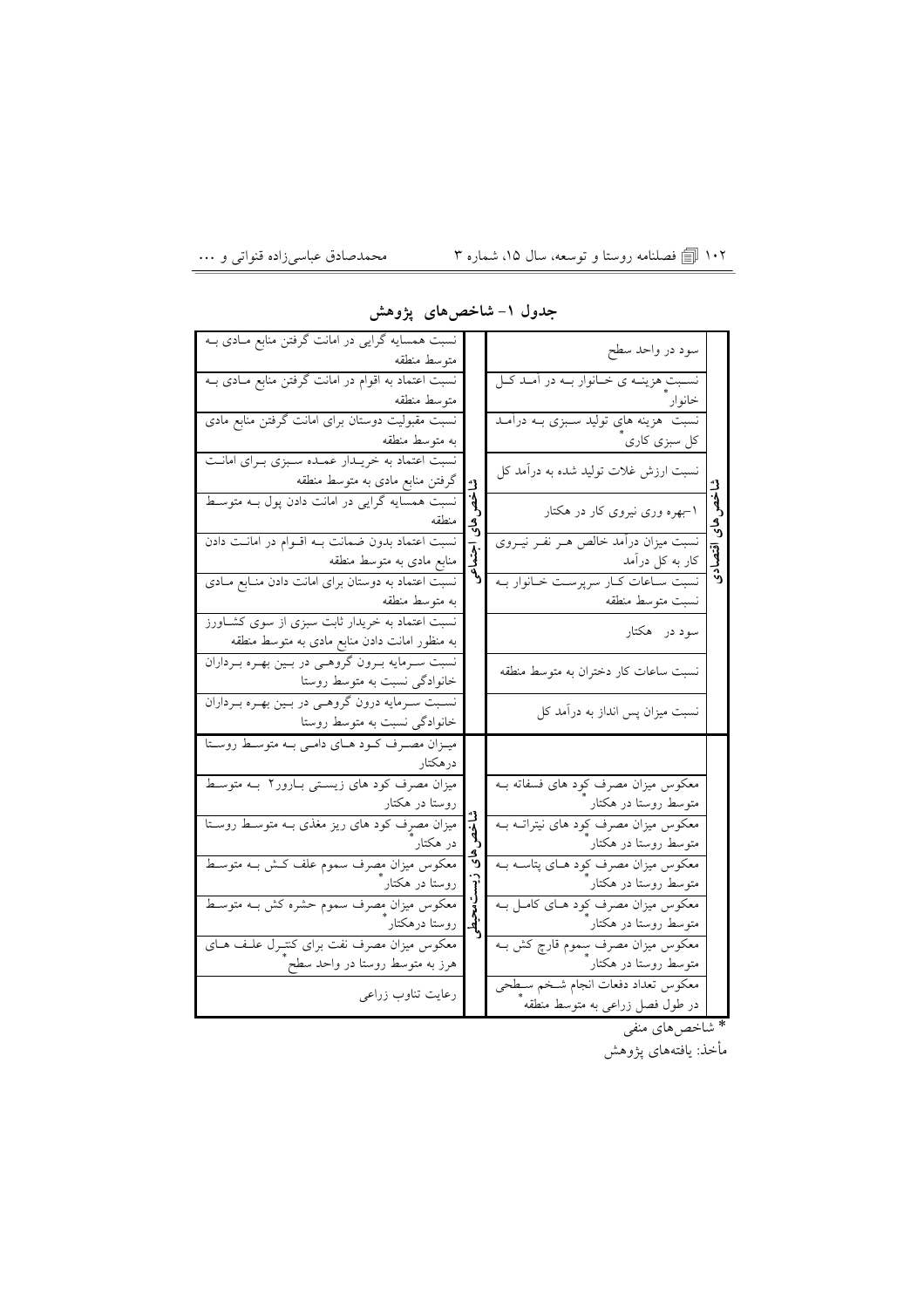تحلیل پایداری نظام بهرهبرداری خانوادگی در… فصلنامه روستا و توسعه، سال ۱۵، شماره۳ [@۱۰۳

#### بافتهها

# ويژگه های شغلی

بررسي خصوصيات شغلي بهـرهبـرداران مـورد مطالعـه بـه كسـب اطلاعـات اوليـه دربـارهٔ خصوصیات بهره برداران و تحلیل بهتر این نظامها کمک می کنـد. یافتـههـای تحقیـق نشـان می دهد که میانگین میزان سود تولید سبزی در هکتـار در یـک فصـل زراعـی برابـر بـا ۴۳/۱ میلیون ریال، هزینههای تولید سـبزی ۲۳/۳۴ میلیـون ریـال در فصـل زراعـی، مجمـوع ساعات کار اعضای خانواده در روز ۴۱/۹۶ است. میانگین مسـاحت زمـین زیـر کشـت سبزی یک هکتار و تعداد قطعات زمین ۲/۱۷ است. ۵۳ درصـد از سرپرسـتان خـانوار سوادی در حد ابتدایی دارند.

## میزان یابداری نظام بهرهبرداری خانوادگی

موضوع اصلی پژوهش پایداری نظام بهرهبرداری خانوادگی است، که از طریق سه ســازه سنجیده شده است. بر این اساس، میزان پایداری در هر بعد بدین شـرح اسـت: در بعـد اقتصادی، ۹۴/۳ درصد از سبزیکاران نایایدار، ۲/۸۵ درصد نیمهپایـدار، و ۲/۸۵ درصـد پایدارند؛ در بعد اجتماعی، ۳۶/۲ درصد از سبزیکاران پایدار، ۳۴/۸ درصد نیمهپایـدار، و ٢٩ درصد نايايدارند؛ و در بعد زيست محيطي نيز ٨٥/٧ درصد از افـراد نايايـدار، ٨/۶ درصد نیمهپایدار، و ۵/۷ درصد پایدارند. سرانجام آنکـه در کــل، ۲۷ درصــد از اعضــای جامعة آماري يايدار، ٢۶ درصد نيمهيايدار، و ۴۷ درصد نيز نايايدارند (جدول ٢).

# تېپين ياپدارې نظام بهرهېردارې خانوادگې

برای تجزیه و تحلیل دادهها و تبیین پایداری نظام بهرهبرداری مورد مطالعـه، از دو نــوع تحلیل استفاده شد: از تحلیل همبستگی بهمنظور تعیین رابطهٔ پایداری نظام بهـرهبـرداری با متغیرهای تحقیق؛ و همچنین، از تحلیل رگرسیون گام به گام بهمنظور بررســی عوامــل مؤثر بر پایداری نظام بهرهبرداری.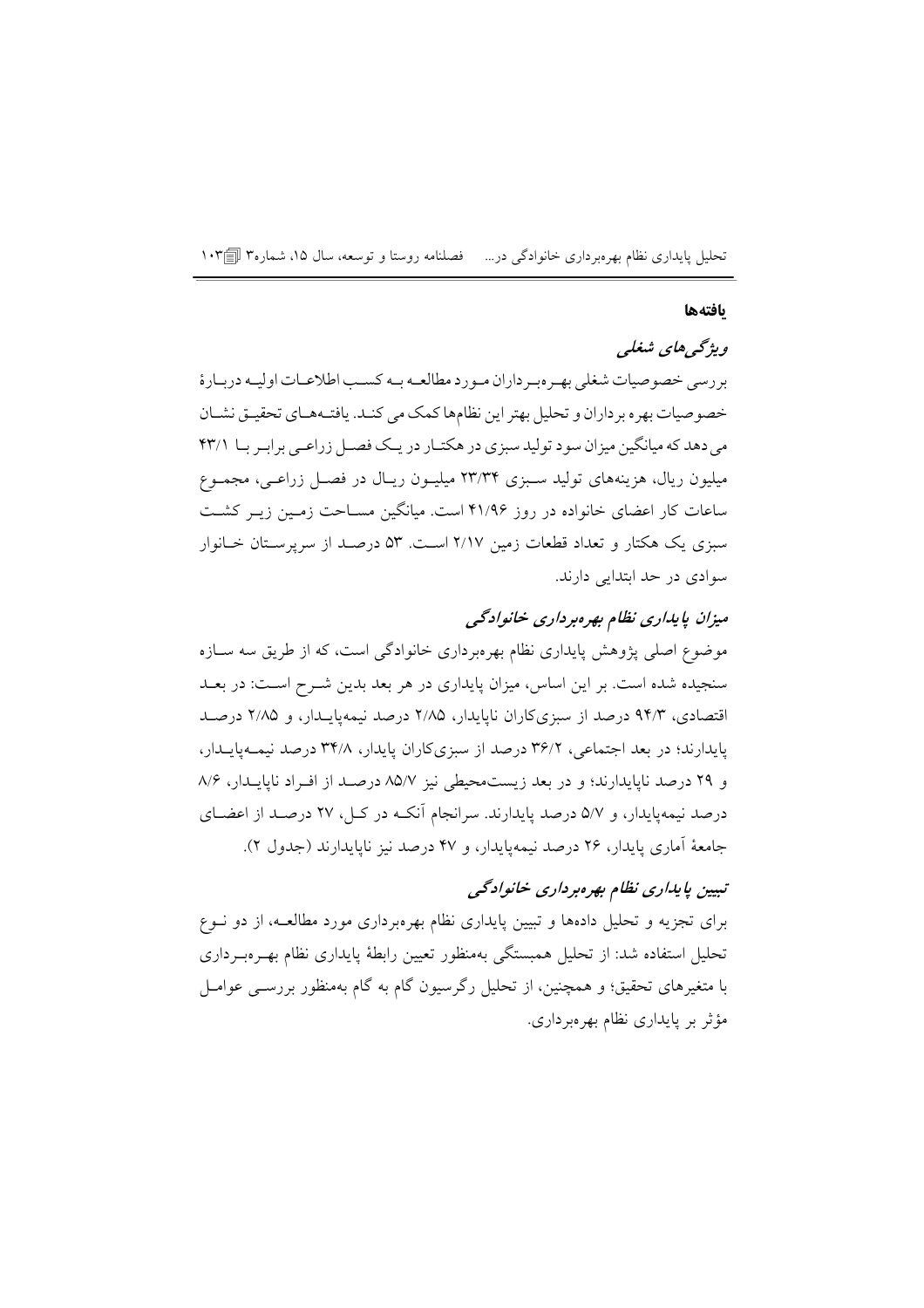محمدصادق عباسىزاده قنواتى و … ۱۰۴ | آی فصلنامه روستا و توسعه، سال ۱۵، شماره ۳

| پایداری کل نظام بهرەبرداری<br>خانوادگی | زيستمحيطى             | اجتماعي                           | اقتصادى       | ابعاد<br>وضعيت پايدارى |
|----------------------------------------|-----------------------|-----------------------------------|---------------|------------------------|
| ۲۷                                     | $\Delta$ /V           | $\mathbf{y}$                      | $Y/\Lambda Q$ | پايدار                 |
| ۲۶                                     | $\Lambda$ / $\hat{r}$ | $\mathsf{r}\mathsf{r}/\mathsf{A}$ | 7/10          | نيمەپايدار             |
| ۴٧                                     | $\lambda\Delta/V$     | $\cdot$ /29                       | 95/           | ناپايدار               |
| --                                     | $\cdot$ /17           | $\cdot$ /09                       | $\cdot$ /۲۲   | میانگین از ۱           |

جدول ۲– وضعیت پایداری نظام بهرهبرداری خانوادگی

مأخذ: يافتههاي يژوهش

# تحليل همبستگى

در پژوهش حاضر، متغیر درآمد خالص تولید سبزی در بعد اقتصادی، متغیرهـای میــزان مصرف کودهای نیتراته، میزان مصرف کود زیستی بارور ۲، میزان مصرف نفت بـرای از بین بردن علفهای هرز، و تعـداد دفعـات شـخم سـطحی در بعـد زیسـتمحیطـی، و متغیرهای مشورت با اعضای خانواده در تصمیمگیـری، تبـادلات مـالی بـا همسـایههـا، .<br>تبادلات مالی با اقوام، تبادلات مالی با خریداران سـبزی، تبـادلات مـالی بـا دوسـتان، و میزان سرمایه درونگروهی در بعد اجتماعی با پایداری نظام بهـرهبـرداری رابطـه دارنــد (جدول ۳). پایداری کل نظام بهرهبرداری خانوادگی در روستای خانمآباد بـا متغیرهـای ساعات کار دختران خانواده، مصرف کود بارور ۲، مصـرف کودهـای فسـفاته، مصـرف كودهاي نيتراته، دفعات شخم سطحي، مصرف كود كامـل، تبـادلات مـالي بـا دوسـتان، بخشش آب در زمان نیاز، و درآمد خالص تولید سبزی رابطه دارد (جدول ۴).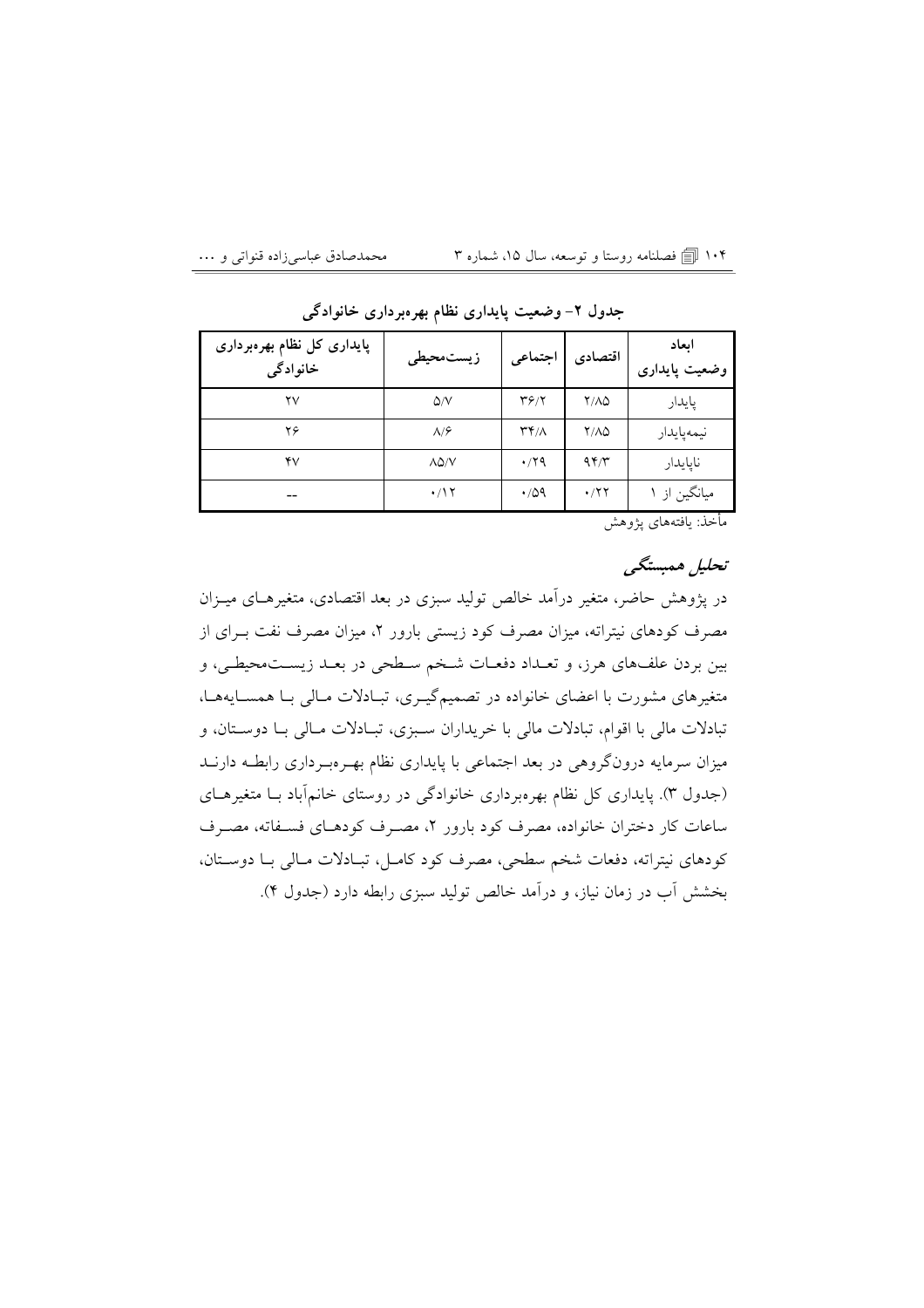|                                                       | جدول ۳– ضریب همبستگی بین متغیرهای مستقل با ابعاد پایداری نظام<br>بهرهبرداري |         |         |                                            |  |  |
|-------------------------------------------------------|-----------------------------------------------------------------------------|---------|---------|--------------------------------------------|--|--|
| سطح                                                   | مقدار                                                                       | ضريب    | نوع     | متغير مستقل                                |  |  |
| معنىدارى                                              | آزمون                                                                       | همبستگي | مقياس   |                                            |  |  |
| $\cdot/\cdot\cdot\cdot$                               | .7091                                                                       | پيرسون  | فاصلهاي | درأمد خالص توليد سبزى                      |  |  |
| $\cdot/\cdot$ ۴۶                                      | $- \cdot / \text{Y} \cdot$                                                  | پيرسون  | فاصلهاي | ميزان مصرف كودهاي نيتراته                  |  |  |
| $\cdot/\cdot\cdot\cdot$                               | .440                                                                        | پيرسون  | فاصلهاى | میزان مصرف کود زیستی بارور ۲               |  |  |
| $\cdot$ / $\cdot$ $\tau\tau$                          | $-\cdot/\lambda$ ۹                                                          | پيرسون  | فاصلهاى | میزان مصرف نفت برای از بین بردن علفهای هرز |  |  |
| $/ \cdot$ ٢۶                                          | $- \cdot 79.$                                                               | پيرسون  | فاصلهاي | تعداد دفعات شخم سطحي                       |  |  |
| $\cdot/\cdot$ \ \                                     | $\cdot$ /۳                                                                  | اسپيرمن | رتبهای  | مشورت با اعضای خانواده در تصمیم گیری       |  |  |
| $\boldsymbol{\cdot}/\boldsymbol{\cdot}$<br><br><br>Yr | $\cdot$ /۴                                                                  | اسپيرمن | رتبهای  | تبادلات مالی با همسایهها                   |  |  |
| $\cdot/\cdot$ ۴۴                                      | ۰/۲۹۹                                                                       | اسپيرمن | رتبهای  | تبادلات مالی با اقوام                      |  |  |
| $\cdot / \cdot \cdot$                                 | $\cdot/\Lambda\cdot\mathsf{r}$                                              | اسپيرمن | رتبهای  | تبادلات مالی با خریداران سبزی              |  |  |
| $\cdot/\cdot\cdot\cdot$                               | ۰/۷۲۸                                                                       | اسپيرمن | رتبهای  | تبادلات مالی با دوستان                     |  |  |
| $\cdot/\cdot\cdot\uparrow$                            | $\cdot$ / $\sim$ 09                                                         | اسپيرمن | رتبهای  | ميزان سرمايهٔ درونگروهي                    |  |  |

تحلیل پایداری نظام بهرهبرداری خانوادگی در… فصلنامه روستا و توسعه، سال ۱۵، شماره۳ @۱۰۵

مأخذ: يافتههاى پژوهش

| سطح<br>معنىدارى                  | مقدار<br>آزمون                                                           | ضريب<br>همبستگی | نوع مقياس | متغير مستقل               |
|----------------------------------|--------------------------------------------------------------------------|-----------------|-----------|---------------------------|
| $\cdot/\cdot$ \ \                | $\cdot/\tau\setminus\cdot$                                               | پيرسون          | فاصلهاي   | ساعات كار دختران خانواده  |
| $\cdot/\cdot\cdot\cdot$          | $\cdot$ / $\circ$ $\cdot$ $\wedge$                                       | پيرسون          | فاصلهاي   | مصرف كود بارور ٢          |
| $\cdot/\cdot$ ۳۴                 | $\cdot$ / $\circ$ $\circ$                                                | پيرسون          | فاصلهاي   | مصرف نفت                  |
| $\cdot/\cdot$ ۴۹                 | $\cdot$ /۲۴.                                                             | پيرسون          | فاصلهاي   | شخم سطحي                  |
| $\cdot/\cdot$ ۴۶                 | $-1797$                                                                  | پيرسون          | فاصلهاي   | مصرف كود فسفاته           |
| $\cdot/\cdot$ $\uparrow\uparrow$ | $ \boldsymbol{\cdot}$ / $\boldsymbol{\Upsilon} \vee \boldsymbol{\Delta}$ | پيرسون          | فاصلهاي   | مصرف كود نيتراته          |
| $\cdot/\cdot$ \ \                | $- \cdot / \mathfrak{r} \cdot \mathfrak{r}$                              | پيرسون          | فاصلهاي   | مصرف كود كامل             |
| $\cdot/\cdot\cdot\vee$           | .7017                                                                    | اسپيرمن         | رتبهای    | تبادلات مالی با دوستان    |
| $\cdot/\cdot$ ۴۹                 | $\cdot$ /۲۴.                                                             | اسپيرمن         | رتبهای    | بخشش آب در زمان مورد نیاز |
| $\cdot/\cdot$ $\uparrow\uparrow$ | .797                                                                     | پيرسون          | فاصلهاي   | درآمد خالص توليد سبزى     |

جدول ۴–ضریب همبستگی متغیرهای مستقل با وضعیت پایداری نظام بهرهبرداری خانوادگی

مأخذ: يافتههاى پژوهش

تحليل رگرسيون

برای تعیین عوامل پیش بینیکنندهٔ هر کدام از ابعاد پایداری و همچنین، تبیینکننـدههـای پایداری کل نظام بهرهبرداری خانوادگی، از آزمون رگرسیون گام به گام بهره گرفته شــد.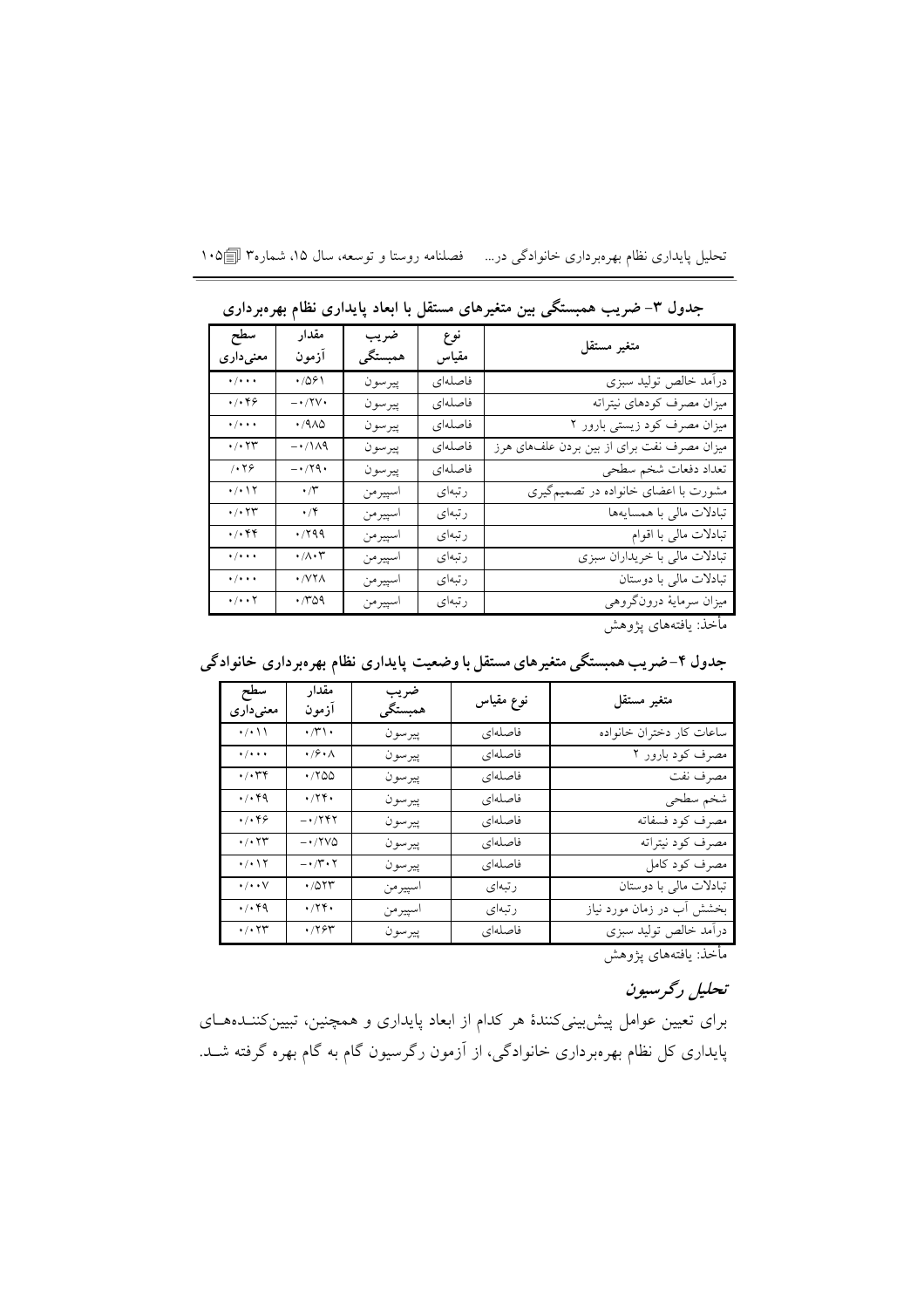۱۰۶ 『 فصلنامه روستا و توسعه، سال ۱۵، شماره ۳ ٬ سه محمدصادق عباسیزاده قنواتی و …

بر اساس نتایج مندرج در جدول ۵، میزان درآمد خالص (سود) تولید سبزی مهــمتــرین عامل پیش بینی کنندهٔ پایداری اقتصادی بهشمار می رود. در بعد اجتماعی، تبادلات مالی با دوستان، با همسایهها، با خریداران عمدهٔ سبزی و با اقــوام مهــمتــرین تبیــینکننــدهــای پایداری محسوب می شوند. میزان مصرف کود زیستی بارور ۲، دفعات شخم سـطحی و میزان مصرف کودهای نیتراته مهمترین پیش بینیکنندهها در بعد زیستمحیطی بـهشــمار میروند. در نهایت، متغیرهای میزان سود تولید سبزی، مصرف کود زیستی بـارور ۲، و تبادلات مالی با دوستان مهمترین تبیینکنندههای پایداری نظام بهرهبرداری خانوادگی در روستاي خانم آباد محسوب مي شوند (جدول ۶).

جدول ۵– رگرسیون چندگانه برای شناسایی عوامل مؤثر بر پایداری اقتصادی، اجتماعی، و زيستمحيطي

| ضريب تبيين          | سطح<br>معنیداری         | مقدار t                    | <b>Beta</b>                            | خطاى<br>معيار           | ضرايب<br>(B)                         | متغير                         |  |  |
|---------------------|-------------------------|----------------------------|----------------------------------------|-------------------------|--------------------------------------|-------------------------------|--|--|
| پايدارى اقتصادى     |                         |                            |                                        |                         |                                      |                               |  |  |
| $\cdot$ /00= $R$    | $\cdot/\cdot\cdot\cdot$ | 9/9V                       |                                        | ۱۶۰۱۰                   | $\cdot$ /10V                         | ضريب ثابت                     |  |  |
|                     | $\cdot/\cdot\cdot\cdot$ | 9/1                        | $\cdot$ / $\vee$ $\uparrow$ $\uparrow$ | $\cdot/\cdot\cdot\cdot$ | ۱/V۸                                 | سود تولید سبزی                |  |  |
| پایداری اجتماعی     |                         |                            |                                        |                         |                                      |                               |  |  |
|                     | $\cdot/\cdot\cdot\cdot$ | $-\Delta/\Upsilon$         | $\overline{\phantom{a}}$               | $\cdot$ /۲۰۴            | $-1/291$                             | ضريب ثابت                     |  |  |
|                     | $\cdot/\cdot\cdot\cdot$ | 5/4V                       | ۰/۴۷۶                                  | $\cdot/\cdot$ 10        | $\cdot/\cdot \wedge r$               | تبادلات مالی با دوستان        |  |  |
|                     | $\cdot/\cdot\cdot\cdot$ | ۴/۹۲                       | ۰/۴۳۱                                  | ۱۶۰۱۰                   | ۰/۰۸۱                                | تبادلات مالی با همسایه        |  |  |
|                     | $\cdot/\cdot$ YA        | $\mathbf{r}/\mathbf{r}$    | $\cdot$ /۲۷۱                           | ۱۳۰۱۰                   | ۰/۰۴۱                                | تبادلات مالی با خریداران سبزی |  |  |
|                     | ۲۰۴۵                    | Y/AY                       | $\cdot$ /۲۴ $\wedge$                   | $\cdot$ / $\cdot$ ۵۳    | ۱۵۲/۰                                | تبادلات مالی با اقوام         |  |  |
| پایداری زیست محیطی  |                         |                            |                                        |                         |                                      |                               |  |  |
|                     | $\cdot/\cdot\cdot\cdot$ | $\Delta$ /VA               | $ \,$                                  | $\cdot/\cdot$ $\cdot$   | ۱۱۵/۰                                | ضريب ثابت                     |  |  |
|                     | $\cdot/\cdot\cdot\cdot$ | $\mathcal{N}(\mathcal{A})$ | 479                                    | $\cdot/\cdot\cdot\cdot$ | $\cdot/\cdot\cdot$ $\mathbf{y}$      | میزان مصرف کود زیستی بارور۲   |  |  |
| $\cdot$ /94 $r = R$ | $\cdot/\cdot\cdot\cdot$ | $-\mathsf{r}/\mathsf{r}$   | $-\cdot/\wedge\cdot\vartriangle$       | $\cdot/\cdot\cdot$ ۳    | $- \cdot / \cdot \setminus \uparrow$ | دفعات شخم سطحي                |  |  |
|                     | $\cdot/\cdot$ ۲۴        | $-\frac{1}{\pi}$           | $\cdot/\cdot\vee\cdot$                 | $\cdot/\cdot\cdot\cdot$ | $\cdot/\cdot\cdot\cdot$              | مصرف كودهاي نيتراته           |  |  |
|                     |                         |                            |                                        |                         |                                      |                               |  |  |

مأخذ: يافتههاي پژوهش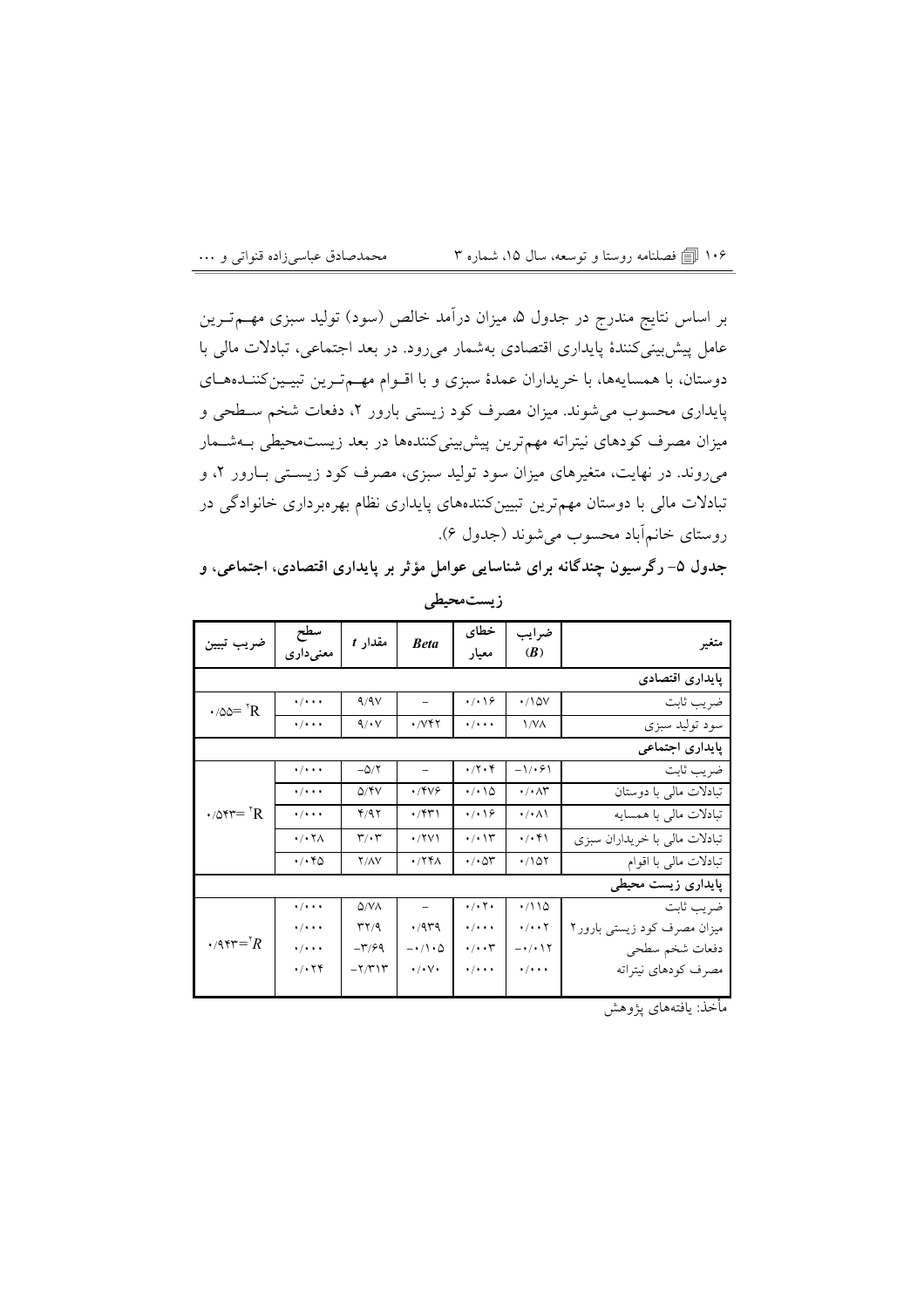| فصلنامه روستا و توسعه، سال ۱۵، شماره۳ ال | تحلیل پایداری نظام بهرهبرداری خانوادگی در… |
|------------------------------------------|--------------------------------------------|
|------------------------------------------|--------------------------------------------|

| سطح<br>معنىدارى                   | $t$ مقدار              | <b>Beta</b>              | خطاي<br>معيار                         | ضرايب<br>(B)       | متغير                        |
|-----------------------------------|------------------------|--------------------------|---------------------------------------|--------------------|------------------------------|
| $\cdot/\cdot\cdot\wedge$          | $-1157$                |                          | $\cdot$ / $\cdot$ VV                  | $-\cdot/\cdot$ \r  | ضر یب ثابت                   |
| $\cdot$ / $\cdot$ \               | $\Lambda$ <sup>1</sup> | .7801                    | $\bullet$ / $\bullet$ + $\bullet$     | $\cdot/\cdot\cdot$ | میزان مصرف کود زیستی بارور ۲ |
| $\cdot$ / $\cdot$ 19              | <b>Y/0A</b>            | $\cdot$ /۲۳۴             | $\bullet$ / $\bullet$ + $\bullet$     | ۱/۸۶               | میزان سود تولید سبزی         |
| $\bullet$ / $\bullet$ + $\bullet$ | <b>Y/QA</b>            | .7744                    | $\cdot$ / $\cdot$ $\uparrow \uparrow$ | $\cdot/\cdot$ ۳    | تبادلات مالی با دوستان       |
|                                   |                        | $R' = \cdot / \Lambda f$ |                                       |                    |                              |

جدول ۶- رگرسیون چندگانه برای شناسایی عوامل مؤثر بر پایداری کل

مأخذ: يافتههاى پژوهش

# بحث و نتايج

با سنجش وضعیت پایداری نظام بهرهبرداری، با میـزان پایــداری ایــن نظــام و شناســایـی مشکلات آن در راستای دستیابی به وضعیت مطلوب آشنا میشویم؛ امـا بایـد بــه یـاد داشت که نتایج مطالعات پایداری اقتضایی بوده، در زمانها و مکانهای مختلف متفاوت است. این موضوع پرسش هایی را در ذهن محققان ایجاد کرد مبنی بر آنکه «نظام کشاورزی خانوادگی در روستای خانمآباد تا چه اندازه پایدار است؟»، و «برای دستیابی به سـطوح بالاتر پایداری در این روستا، برنامهریزان باید به کدام عوامل توجه کنند؟».

#### ياپدارې اقتصادي

از لحاظ پایداری اقتصادی، اعضای نظام بهرهبرداری در روستای خانمآباد در وضـعیت ناپایدار قرار دارند؛ به دیگر سخن، در این نظام بهرهبرداری، میان میزان درآمد و ساعات کار افراد تعادل وجود ندارد، افراد قادر به سرمایهگذاری برای گسترش و بهبود وضعیت مزرعهٔ خود نیستند، و از پساندازی اندک به ازای فعالیت خـود در یـک فصـل زراعـی برخوردارند. همچنین، آنچه پایداری اقتصادی این نظام را تبیین میکند، سود حاصل از تولید سبزی است. این نتیجه با نتایج مطالعات ایروانی و دربان آسـتانه (۱۳۸۳)، مطیعـی لنگرودي و همكاران (۱۳۸۹)، عمـاني و چيــذري (۱۳۸۵)، و سِــيهان (Ceyhan, 2010) مطابقت دارد.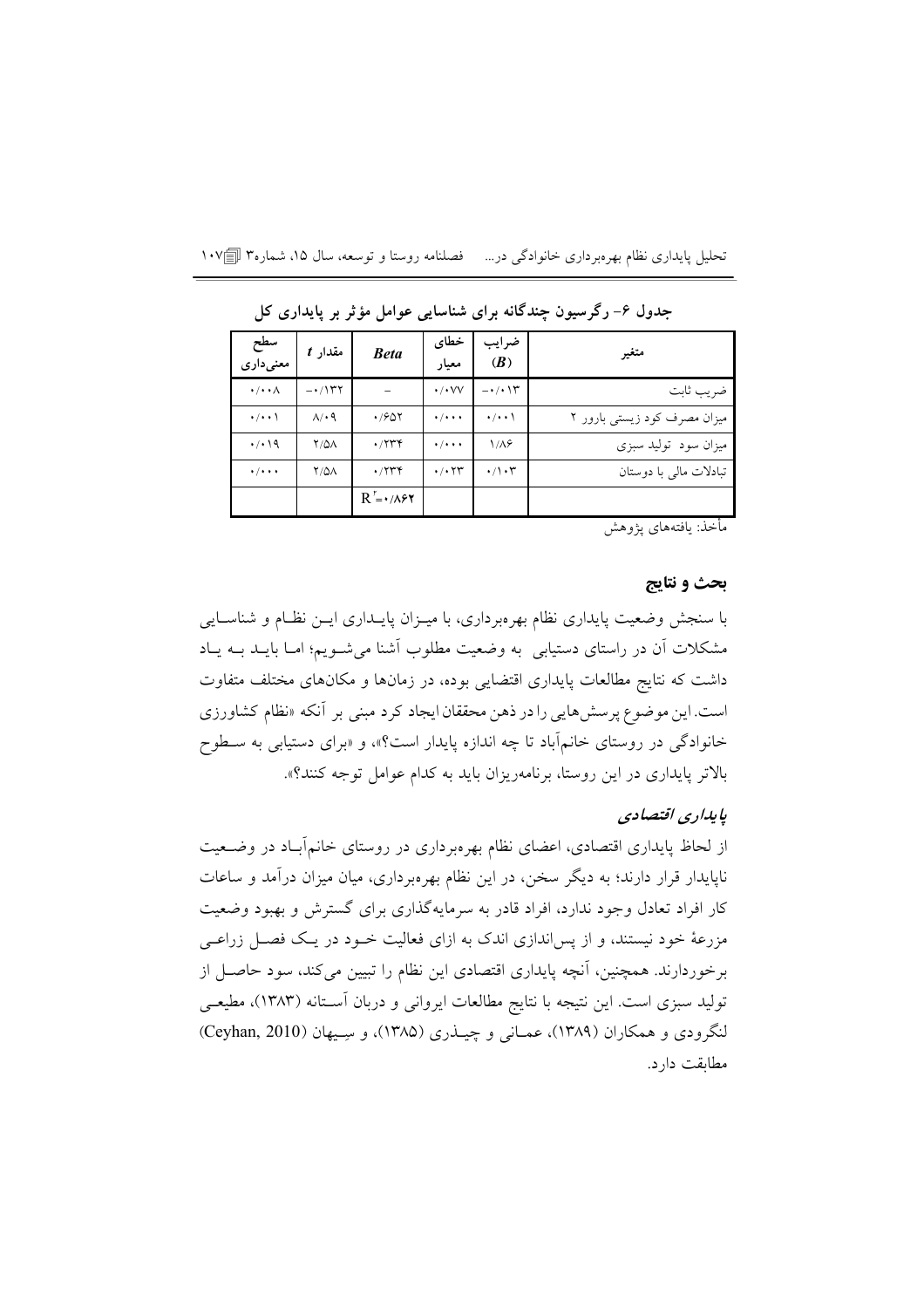#### ۱۰۸ ١٠ السلط دوستا و توسعه، سال ۱۵، شماره ۳

از یک سو، ناپایداری اقتصادی غالب سبزیکاران در روستای خــانـمآبــاد و از ســوی دیگر، کار سخت و طاقتفرسای آنها موجب شد تا محققــان در جســـتوجــوی دلایــل احتمالی استمرار این نظام بهرهبرداری برآیند. با کنکاش در مطالعات مـرتبط بــا جوامــع دهقانی و خانوادگی، میتوان این رفتار مـردم روسـتای خـانمآبـاد را بـه نظریـهٔ هنـری مندراس، جامعهشناس معروف فرانسوي، با نام «اقتصاد تنگدسـتي» پيونــد داد. بــه بــاور مندراس، سازگاری دهقانان با مشکلات اقتصادی عمدتاً از روی ناچاری و اجبار است و نه اختبار. وی معتقد است که در کو تاهمدت، استدلال اقتصـاد خودمصـرفی ارزشــمند است، زیرا تحولات بهقدری کند و تدریجی صورت می گیرند که معمولاً بـرای جوامـع دهقانی نامحسوساند؛ این جوامع اینگونه تحولات را در ادارهٔ امور در نظر نمیگیرنــد. فشار اقتصادی بهطور مداوم و به یک شکل وارد میشود، اما همچنان همان دارای<sub>ح</sub>هــا و خدمات از طریق همان ابزارها (وسایل تأمین درآمد) بهدست می]یند. در نتیجه، دغدغـهٔ عمدهٔ دهقان تداوم نظام بهرهبرداری، حفظ نوع زندگی، و ادامهٔ حیـات خـانواده، گــروه خانوادگی و ایل و تبار اوست (مندراس، ۱۳۸۴). تداوم تولید سبزی و معیشت خـانوار عناصر اصلی چارچوب فکری تولیدکنندگان سـبزی در روسـتای خـانمآبـاد را تشـکیل می،دهند. شاید برخی از افراد تصور کنند که سبزیکاری در این روسـتا دارای درآمـدی در حد متوسط و وضعیت آن مناسب است؛ اما با در نظر گرفتن مجمـوع ســاعات کــار اعضای خانوار طی یک روز (۴۲ ساعت) و محاسبهٔ میانگین درآمـد حاصـل از فـروش سبزی در سال (۴۳۱۰۰۰۰۰ ریال)، میتوان دریافت کـه ایــن نظـام بهــرهبـرداری دارای بهرهوري مطلوب اقتصادي نيست.

# بإيداري اجتماعي

نتایج پژوهش نشان میدهـد کـه از لحـاظ پایـداری اجتمـاعی، سـبزیکـاران روسـتای خانمآباد در وضعیت نیمهپایدار بهسر می برند؛ به دیگر سخن، مردم این روستا ارتبـاطی همراه با اعتماد با یکدیگر دارند، اما اعتماد آنها به غریبهها کم است؛ همچنین، رضـایتی نسبتاً کم از شغل خود دارند. بنابراین، نارضایتی از شغل نشان میدهد که رفاه اجتماعی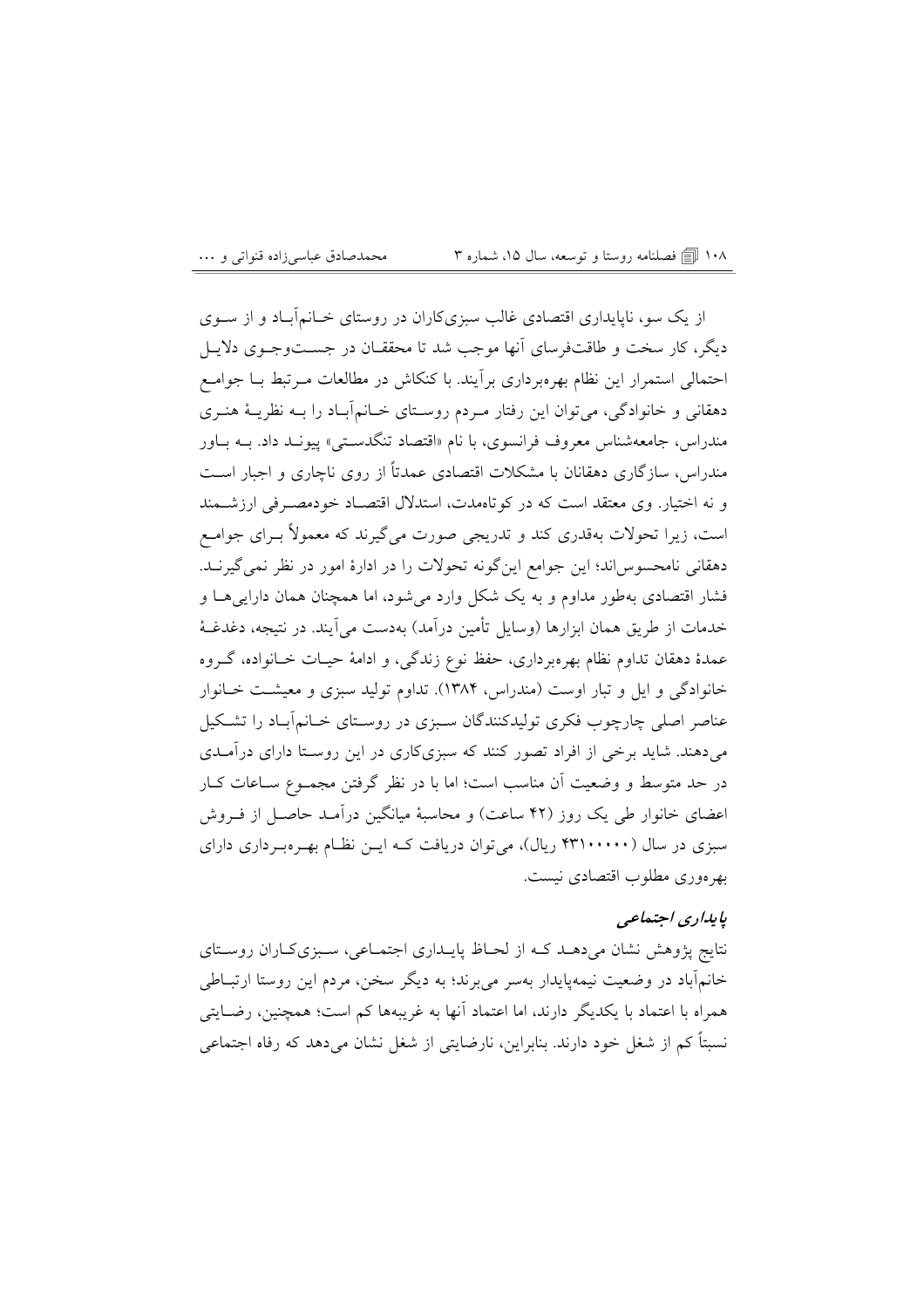تحلیل پایداری نظام بهرهبرداری خانوادگی در… فصلنامه روستا و توسعه، سال ۱۵، شماره۳ [¶۱۰۹

بهطور مطلوب در بین سبزیکاران روستای خــانـمآبــاد وجــود نــدارد. از ایــن(و، گـمــان میرود که مردم روستا در سطح متوسط پایداری اجتماعی قرار دارنـد. از سـوی دیگـر، متغیرهایی همچون تبادلات مالی با خریداران سبزی و تبادلات مالی با دوستان موجب پایداری این نظام میشود. از آنجا که تبادلات مالی با دوستان و خریداران سبزی جزئـی از عناصر سرمایهٔ اجتماعی سبزیکاران بهشـمار مـیرود، چــهبســا بــا افــزایش پایــداری اجتماعی در روستای خانمآباد همراه شود. اما چگونه است که پایداری اجتماعی در این روستا در وضعیت نیمهیایدار است. بر اساس مطالعات موجـود در یـارهای از منـابع، در جوامعي كه سرماية درونگروهي يا اعتماد موجـود ميـان اعضـاي أن جامعــه بالاســت، سرمایهٔ برونگروهی یا اعتماد به غریبهها در سطحی پایینتر است. چهبسا همین مسئله است که موجبات تضعیف پایداری اجتماعی در آن جامعـه را فـراهم سـازد (قاسـمی و همکاران، ۱۳۸۹؛ علمی و همکاران، ۱۳۸۴). این موضوع در مورد روستای خانمآباد نیـز صدق میکند، بهگونهای که در برقراری رابطه یا برای نمونه، اجاره دادن زمین، بسـیاری از افراد تمایلی به غریبهها ندارند و معتقدند که غریبهها چندان قابل اطمینان نیستند. این اعتقاد بر آمده از ارتباط زیاد با غریبههاست.

### يايداري زيست محيطي

بر اساس نتایج مطالعهٔ حاضر، پایـداری زیسـتمحیطـی در نظـام کشـت خـانوادگی در روستای خانمآباد در وضعیت ناپایدار قرار دارد؛ یعنی، میزان زیاد استفاده از نهادههای شیمیایی و مصرف کم نهادههای آلمی موجب آلـودگی منـابع تولیـد نظیـر خـاک شـده، بهگونهای که قدرت حاصل خیزی خاک کاهش چشمگیر داشته است. از دلایل احتمـالی این وضعیت میتوان به پایین بودن میزان دانش و آگاهی و همچنین، سطح پایین سـواد کشاورزان سبزیکار در روستای خانمآباد دربارهٔ مضرات مصرف ِبیش از حد نهادههــای شیمیایی در سلامت منابع تولید (اَب و خاک) و اعتقاد به عدم قابلیـت خــاک در تولیــد محصول کافی و اقتصادی اشاره کرد. اَلونگ و ماتین (Alonge and Martin, 1995) نیز معتقدند که پایین بودن آگــاهی کشــاورز نسـبت بــه اصــول کشــاورزی پایــدار موجــب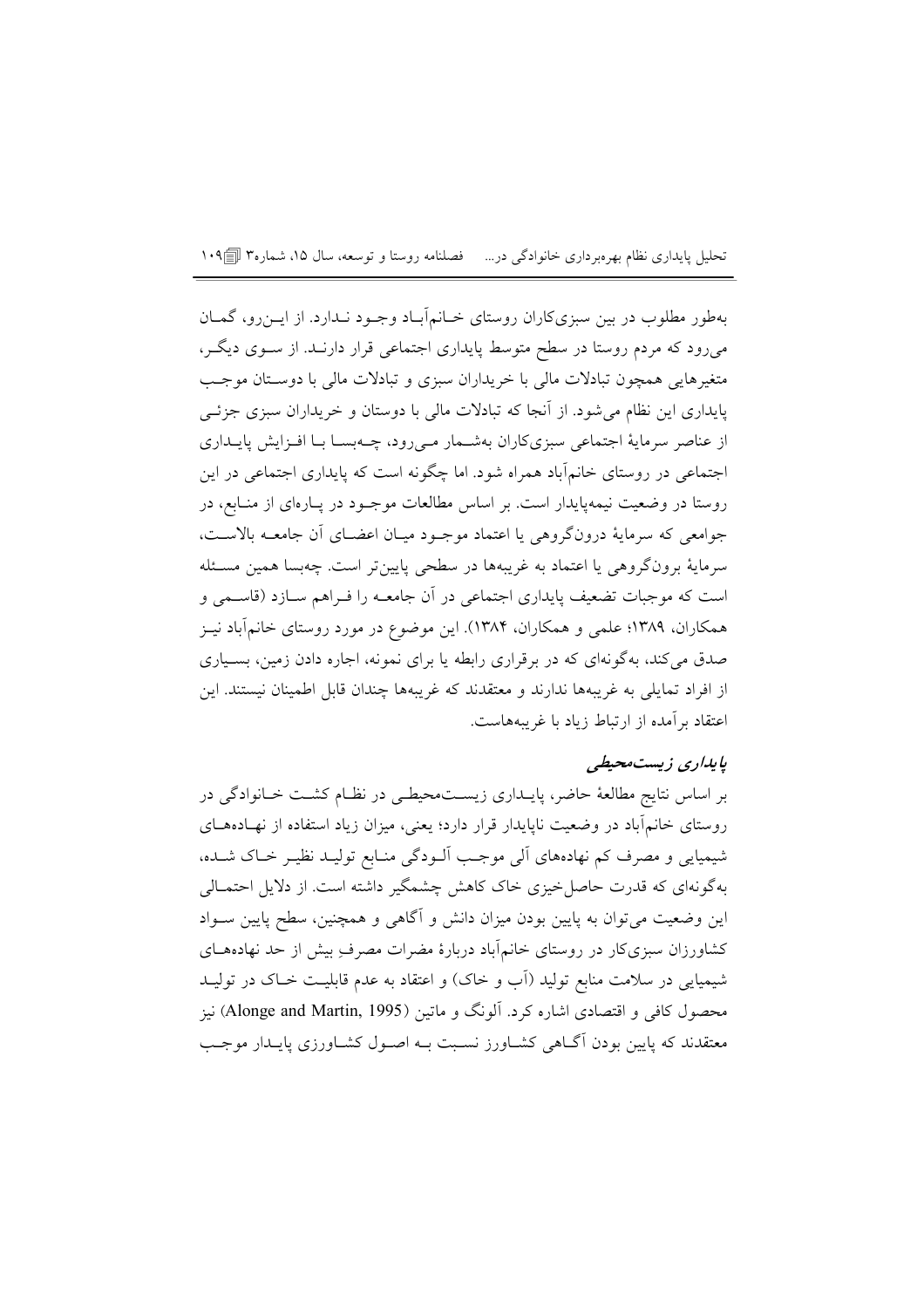#### ۱۱۰ ۱۱ نوع اسلنامه روستا و توسعه، سال ۱۵، شماره ۳

ناپایداری شیوهٔ کشت و کار او می شود. همچنین، ممکن است نقسش سیواد در پیذیرش نهادههای زیستی نظیر کود بارور ۲ چشمگیر باشد. به علاوه، کاشت چندبارهٔ سـبزیهــا در طول فصل زمینه را برای ناپایداری زیستمحیطی نظام بهرهبرداری خانوادگی فـراهم می سازد. از سوی دیگر، نمی توان از اهمیت میزان کم درآمد در استفادهٔ بـیش از حــد از زمین چشمپوشی کرد. این مسـئله باعـث مـیشـود کشـاورزان، در یـی تولیـد حـداکثر محصول، توجهي به مخاطرات زيستمحيطي حاصل از آن نداشته باشند. اين نتيجــه در زمینهٔ ناپایداری زیستمحیطی با نتایج یژوهش های ساداتی (۱۳۸۸)، عبدالهی (۱۳۷۷)، ایروانی و دریان آستانه (۱۳۸۳)، و نادری مهدیی (۱۳۸۱) مطابقت دارد. شایان پـادآوری است کـه در گـزارش،هـاي همگـي ايـن پژوهشـگران، کشـاورزان خـردهپـا از لحـاظ زيست محبطي ناپايدار خوانده شدهاند.

# یا پدارې کل

در مجموع، نظام کشت خانوادگی در روستای خانمآباد در وضعیت نیمـهیایـدار اسـت. همچنین، میتوان میزان درآمد خالص تولیـد سـبزی را کـه مهـمترین متغیـر در تبیـین وضعیت پایداری اقتصادی شناخته شده است، عاملی مهم و تعیین کننـده در پایـداری و تداوم کشاورزی خانوادگی در این روستا دانست؛ زیرا این عامل اقتصادی دارای ارتبـاط مستقيم با عوامل زيست.حيطي و اجتماعي است. اين نتيجه با نتــايج مطالعــهٔ ســالتيل و همکاران (Saltiel et al., 1994) همخوانی دارد؛ به باور آنها، سود مناسب در کشاورزی موجب پذیرش کشاورزی پایدار از سوی کشاورزان می شود. افزون بر ایـن، بــا ارتقــای اعتماد اجتماعی درون روستا نیز می توان موجبات پایداری نظام خـانوادگی را از طریـق تشکیل نهادهای گروهی بهمنظور خرید نهادههای مصرفی نظیر انواع کودهای شـیمیایی، سموم و بذور، تشکیل تعاونی های اَببران بهمنظور مدیریت تقسیم اَب و همـاهنگی بـا ادارات مربوط برای حل مشکلات موجود در زمینهٔ برداشت آب از کانـال پـایین،دسـت سد گاوشان فراهم ساخت؛ و بهطور کلی، بهبود همگرایی درونی سبزیکاران روستای خانماًباد مي تواند موجب افزايش پايداري اجتماعي آنها شود.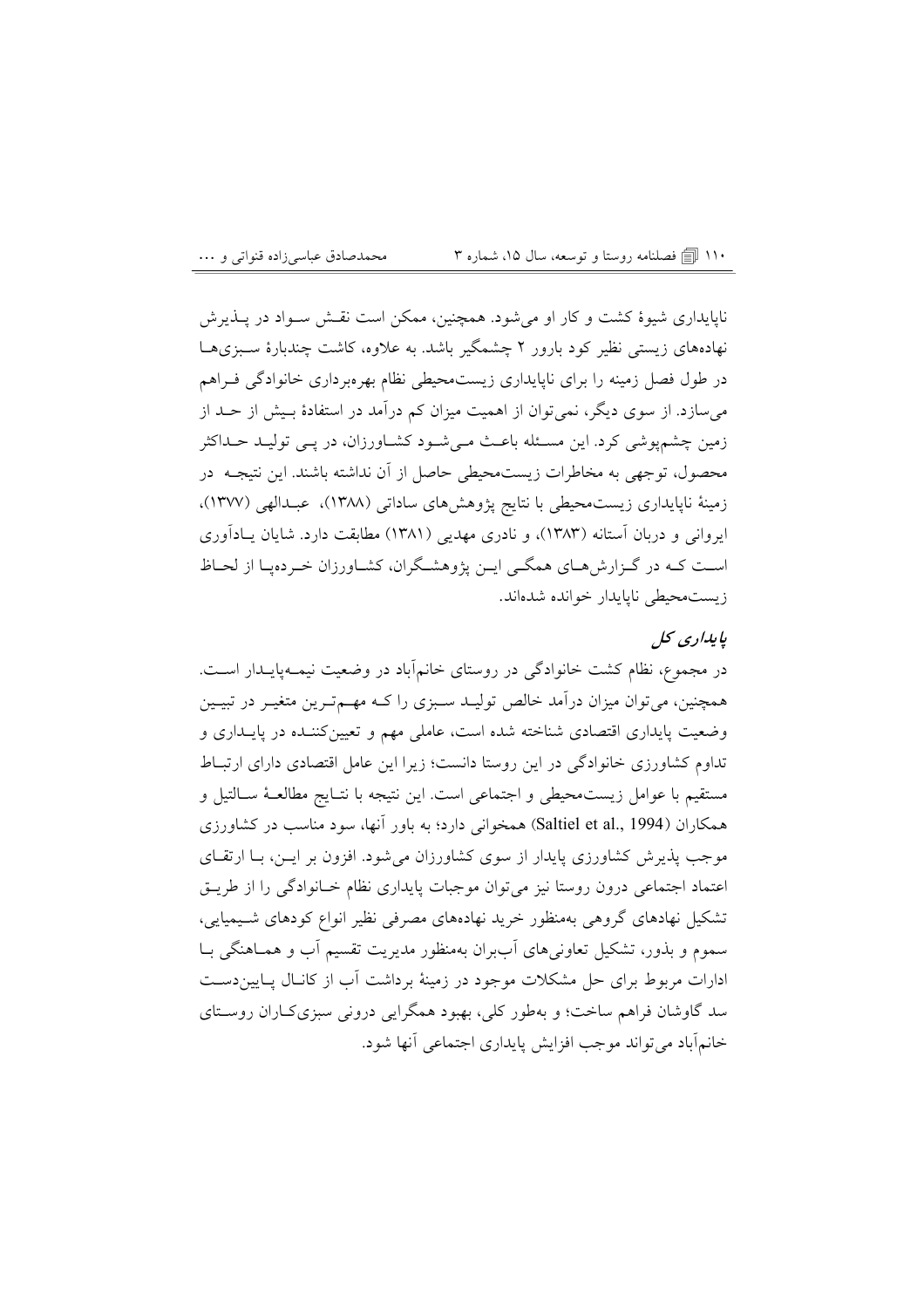تحلیل پایداری نظام بهرهبرداری خانوادگی در… فصلنامه روستا و توسعه، سال ۱۵، شماره۳ [1۱۱

## نتيجه گيري

بر اساس نتایج بهدست آمده در تحلیل پایداری اقتصـادی، سـود کسـب شـده از تولیــد سبزی مهمترین عامل اقتصـادی تبیـینکننـدهٔ پایـداری در میـان سـبزیکـاران روسـتای خانمآباد بهشمار میرود. بنابراین، پیشنهاد میشود که در راستای افـزایش سـود تولیـد سبزی، در این روستا، شرایط احداث بازار عمدهفروشی سبزی در قالب مرکـز فـروش سبزیها در شهرستان کرمانشاه فراهم شود.

نتايج تحليل عوامل مؤثر بر پايداري اجتماعي حاكي از نقش متغيرهاي تبادل مالي بــا دوستان، همسایهها، اقوام، و خریداران سبزی مهم ترین پیش بینسی کننـدههـای پایـداری اجتماعی محسوب می شوند. با تأسیس تعاونی سبزیکاران، مـیتوان در تقویـت ابعـاد مختلف سرمایهٔ اجتماعی سبزیکاران گامهـایی مهـم برداشــت. کشــاورزان بــا تشـکیل تعاونی می توانند نهادههای مورد نیاز خود را با قیمت ارزان تر و بـا کیفیــت بـالاتر تهیــه کنند؛ و همچنین، در حل مشکلاتی نظیر هماهنگسازی قیمتها، به گفتگو بـا ادارات و .<br>نهادها برای تسهیل شرایط تولید سبزی بیردازند.

بر اساس نتایج تحلیل شاخصهای زیستمحیطی، افزایش مصرف کـود بـارور ۲ و كاهش مصرف نفت براي از بين بردن علفهاي هـرز خـانوادهٔ چتريـان (ماننـد شـويد، گشنیز، و جعفری) و همچنین، کاهش مصرف کود نیتراته مـیتوانــد در بهبـود پایــداری زیست محیطی در این روستا مؤثر باشد. از این رو، در همین راستا، پیشنهاد می شـود کـه آموزشهای لازم در زمینهٔ مزایای کودهای زیستی از جملـه بـارور ۲ بـه تولیدکننـدگان سبزی ارائه شود؛ و افزون بر این، نسبت به توزیع پارانهای این نوع کـود در چنــد سـال متوالی و نیز بهرهگیری از مزارع نمایشی در ترویج استفاده از آن اقلدام شـود. از سـوی دیگر، ارائهٔ اَموزشهای لازم در زمینهٔ استفادهٔ بهینه از کودهای نیتراته بــا بهــرهگیــری از مروجان خبره در زمینهٔ سبزیکاری نیز راهکاری مناسب در کاهش مصـرف ایــن نهــاده بەشمار مىرود.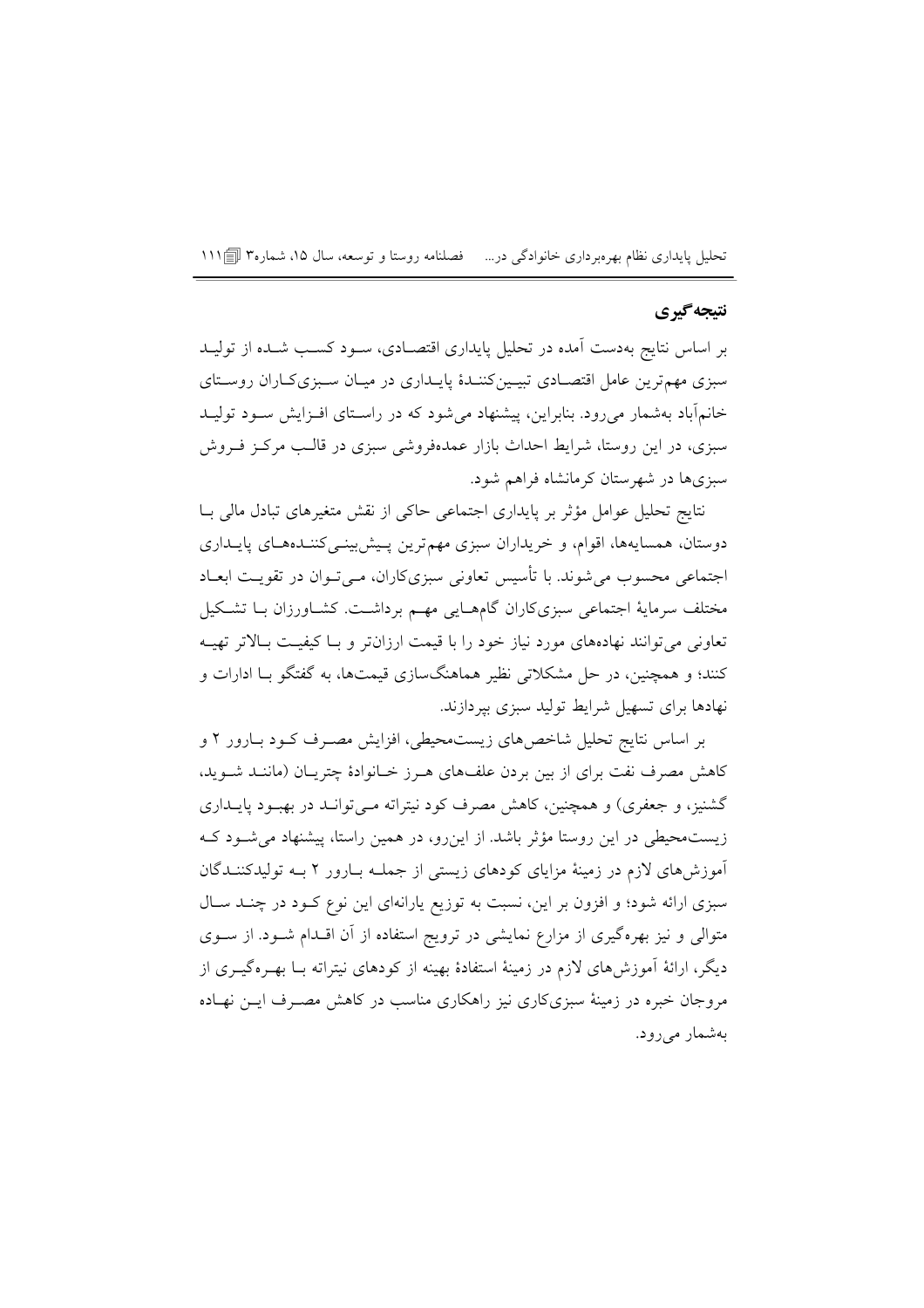#### ۱۱۲ [آ] فصلنامه روستا و توسعه، سال ۱۵، شماره ۳

#### بادداشت

1. cash crops

منابع ازکیا، م. (۱۳۸۴)، *مقدمهای بر جامعهشناسی توسعهٔ روستایی.* تهران: اطلاعات. ایروانی، ه. و دربان آستانه، ع. ر. (۱۳۸۳)، «اندازهگیری، تحلیـل و تبیـین پایـداری واحـدهای بهرهبرداری (مطالعهٔ موردی: گندمکاران استان تهران)». مجلهٔ عل*وم کشــاورزی ایــران*، سال ٣۵، شمارة ١، صص ٣٩-٥٢. جمشیدی، م.؛ جمشیدی، ع. ر.؛ جمشیدی، ف.؛ و داغیانوسی، س. (۱۳۹۰)، «تحلیل همبستگی عوامل مؤثر بر پایداری کشت برنج در شهرستان شـیروان و چـرداول، کشـت بـرنج در استان ایلام». *دومین همایش توسعهٔ پایدار روستایی، همدان: ۱۵ و ۱۶ تیرماه ۱۳۹۰*. خواجه شاهکوهی، ع. ر. (۱۳۸۹)، *مقایسهٔ وضعیت پایداری نظام بهرهبـرداری خــانوادگی و* <mark>تع*اونی های تولید در شهرستان آق*قلا</mark>. رسالهٔ دکترای جغرافیا و برنامهریزی روسـتایی. تهران: (نگهداریشده در کتابخانه) دانشکدهٔ جغرافیا دانشگاه تهران. رضایی مقدم، ک و کرمی، ع. (۱۳۸۵)، «تـرویج کشـاورزی، فقـر و کشـاورزی پایـدار، کـاربرد تحلیل مسیر». *علوم ترویج و آموزش کشاورزی ایران*، سال ۲، شمارهٔ ۱، صـص ۵۵– روستا، ک. (۱۳۷۹)، *اثر دانش فنی و کشاورزی پایدار بر بازده محصول و پایسداری نظ*ام بهر*ه برداری.* پایاننامه (منتشر نشـده) تـرویج و آمـوزش کشـاورزی. تهـران: دانشـکدهٔ کشاورزی دانشگاه تربیت مدرس. سادات<sub>ی</sub>، س. ا. (۱۳۸۸)، **سنجش پاید***اری در نظام بهرهبرداری دهقسانی و شسناخت عوامسل* **پیش** *برندهٔ آن در شهرستان بهبهان***.** پایاننامهٔ کارشناسی ارشد توسعهٔ روستایی. تهـران: یردیس کشاورزی و منابع طبیعی دانشگاه تهران. عبــداللهی، م. (۱۳۷۷)، *نظامهای بهرهبرداری*. تهران: وزارت جهاد کشاورزی، معاونـت اسـور نظام بهرەبردارى. دفتر طراحى نظام بهرەبردارى. عربيون، ا.؛ كلانترى، خ.؛ اسدى، ع.؛ و شعبانعلى فمـي، ح. (١٣٨٨)، «سـنجش سـطح پايــدارى نظام کشت گندم در استان فارس و تعیین عوامل مؤثر بر آن». *علوم ترویج و أمــوزش* کش*اورزی ایران*، سال ۵، شمارهٔ ۲، صص ۲۸–۲۸. علمی، ز.؛ شارعٖپور، م.؛ و حسینی، س. ا. ح. (۱۳۸۴)، «سرمایهٔ اجتماعی و چگــونگی تــأثیر آن بر اقتصاد». م*جلة تحقيقات اقتصادى*، ۸۷ صص ۲۳۹–۲۹۶. عمانی، ا. و چیذری، م. (۱۳۸۵)، «تحلیل پایداری نظام زراعی گندمکاران (مطالعـهای در اسـتان خوزستان)». م*جلة علوم كشاورزى ايران*، سال ۲–۳۷، شمارهٔ ۲.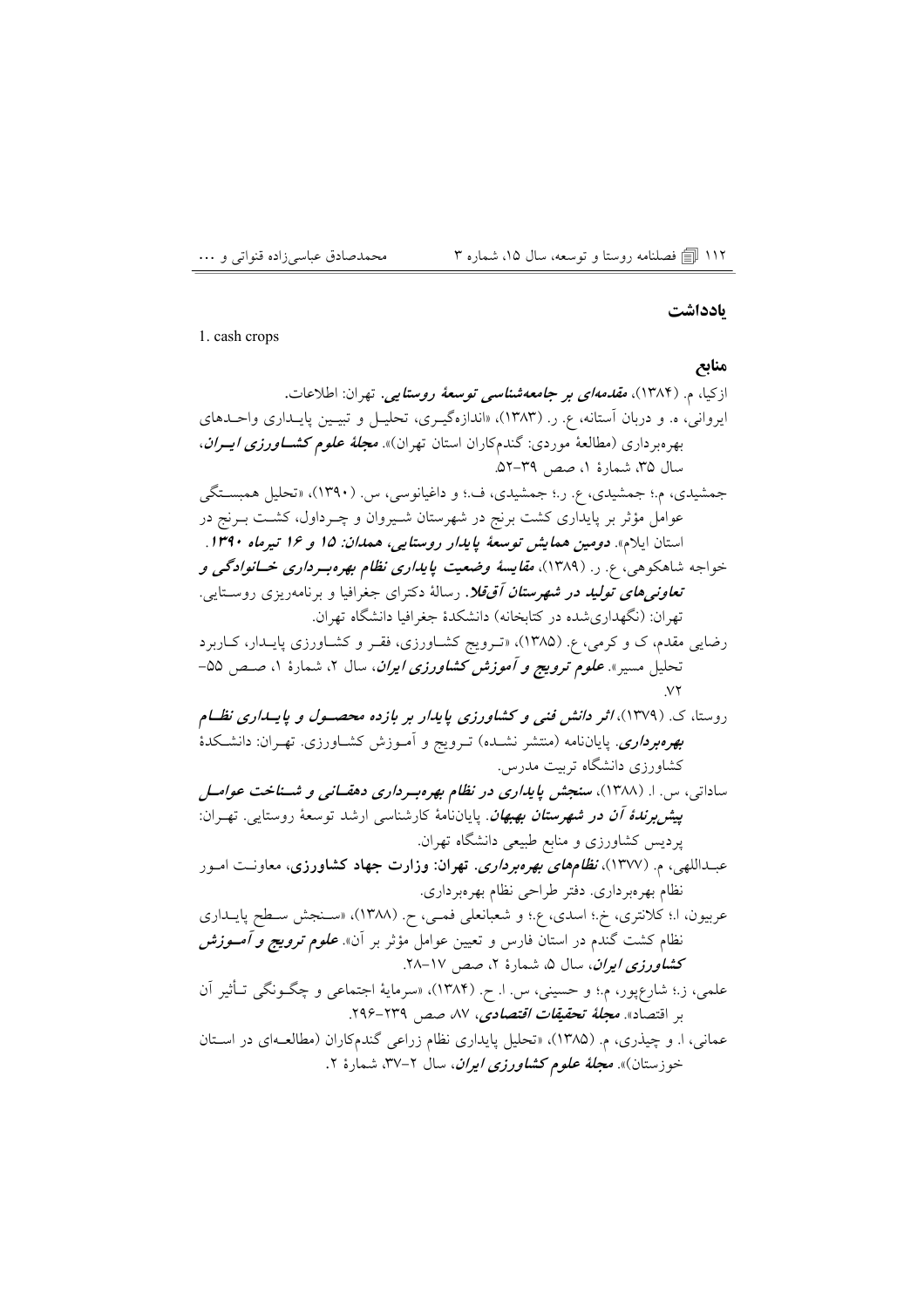تحلیل پایداری نظام بهرهبرداری خانوادگی در… فصلنامه روستا و توسعه، سال ۱۵، شماره۳ [] ۱۱۳

قاسمي، و.؛ اديبي سده، م.؛ آذربايجاني، ک.؛ و توکلي، خ. (١٣٨٩)، «رابطة سرماية اجتمـاعي بـا توسعهٔ اقتصادی». فص*لنامهٔ علمی- پژوهشی رفاه اجتماعی*، سال ۱۰، شمارهٔ ۳۶، صص  $9. - YV$ کلانتری، خ. (۱۳۸۷)، **برن***امه***ریز***ی توسعهای و منطقهای***.** تهران: خوشبین. مطيعــي لنگــرودي، س. ح.؛ رضــواني، م. ر.؛ فرجــي ســبكبار، ح.؛ و خواجــه شــاهكوهي، ع. .<br>(۱۳۸۹)، «تحلیل پایداری نظامهای بهرهبرداری زراعی خانوادگی و تعاونیهـای تولیــد روستايي (مطالعهٔ مـوردي: شهرسـتان اّقEلا)». معجلــهٔ تحقیقـــ*ات اقتصـــاد و توســـعهٔ* کش*اورزی ایران*، سال ۲، شمارهٔ ۳. مقصودي، ط.؛ ايرواني، ه.؛ موحد محمدي، ح.؛ و اسدي، ع. (١٣٨٥)، «تحليل رگرسيوني عوامل مؤثر بر پایداری کشت سـیبزمینـی درشهرسـتان فریــدونشــهر». *فصــلنامهٔ روســتا و* توسعه، سال ۹، شمارهٔ ۳، صص ۱۵۳–۱۶۹. ملکسعیدی، ح.؛ آجیلی، ع.؛ و رضایی مقدم، ک. (۱۳۸۸)، «عوامل مؤثر بـر دانــش کارشناســان کشاورزی سازمان جهاد کشاورزی استان خوزسـتان نسـبت بـه کشـاورزی ارگانیـک». م*جلهٔ تحقیقات اقتصاد و توسعهٔ کشاورزی ایران*، سال ۲، شمارهٔ ۲، صص ۸۱–۹۱. مندراس، ه. (۱۳۸۴)، *جوامع دهقانی: عناصر یک نظریهٔ دهقانی.* ترجمهٔ پیروز ایــزدی. تهــران: سروستان، سلسله انتشارات روستا و توسعه، شمارهٔ ۵۹. نادری مهدیی، ک. (۱۳۸۱)، برر*سی شاخص های اکولوژیکی توســعهٔ پایــدار کشــاورزی د*ر ب*خش صالح|َباد شهرستان بهــار.* رســالهٔ کارشناســی ارشــد توســعهٔ روســتایـی. تهــران: دانشکدهٔ کشاورزی دانشگاه تهران.

- Alonge, A. J. and Martin, R. A. (1995), "Assessment of the ddoption of sustainable agricultural practices implication for agricultural education". Journal of Agricultural Education, Vol. 3, No. 3.
- Bossel, H. (1999), "Indicator for sustainable development: theory, method, applications". Report to the Balaton Group, International Institute for Sustainable Development. Winnipeg: The International Institute for Sustainable Development.
- Calus, M. and Lauwers, L. (2009), "Persistence of family farming, learning from its dynamics". 111EAAE IAAE Seminar Small Farms: Decline or Persistence, University of Kent. Conterbury, UK, 26<sup>th</sup>-27<sup>th</sup>, June 2009.